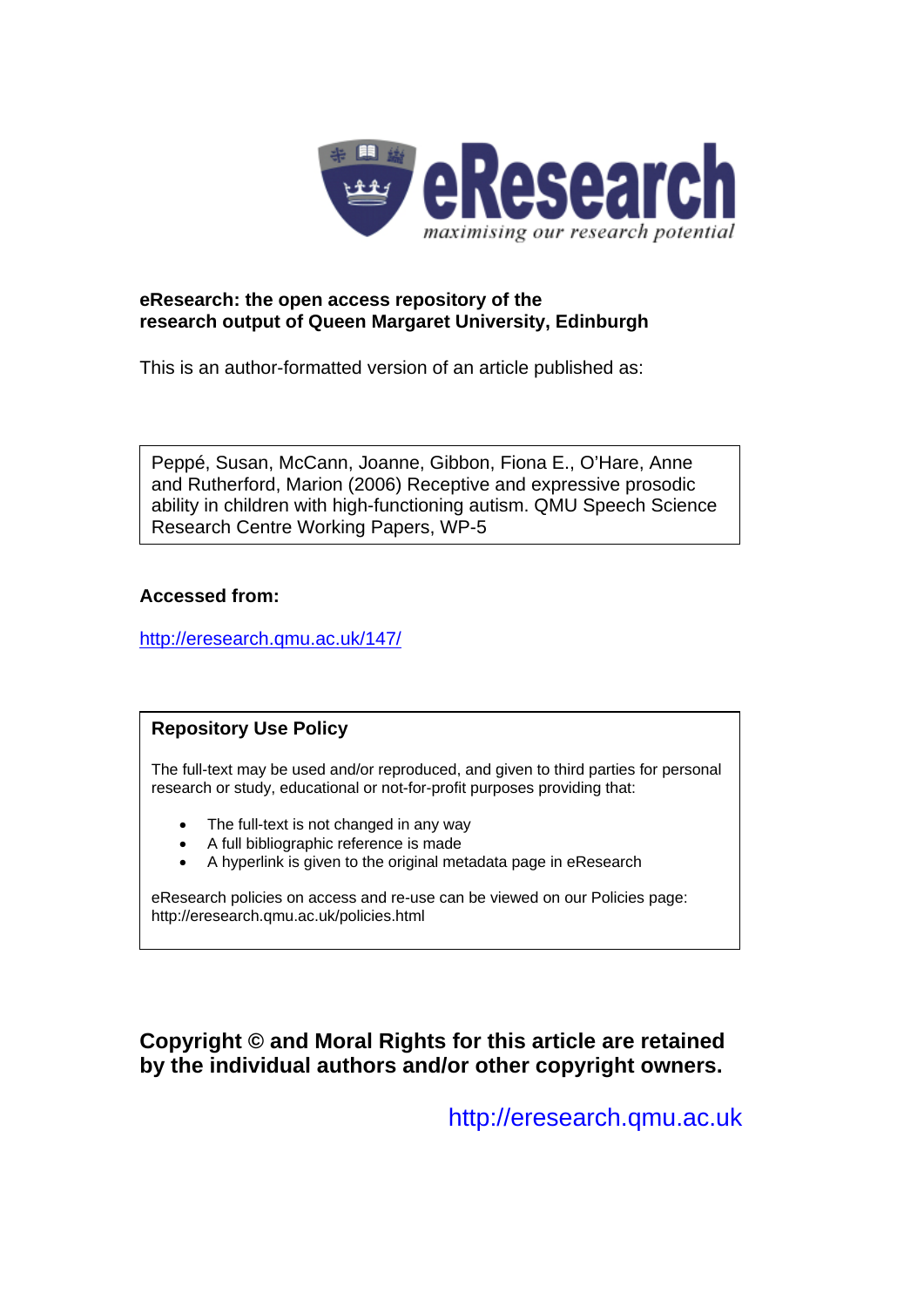# Receptive and Expressive Prosodic Ability in Children with High-Functioning Autism

Susan Peppé, Joanne McCann, Fiona E. Gibbon, Anne O'Hare and Marion Rutherford

> Working Paper WP-5 April 2006



Queen Margaret University College EDINBURGH

*QMUC Speech Science Research Centre Working Paper WP-5 (2006)* Series Editors: James M Scobbie, Ineke Mennen, Jocelynne Watson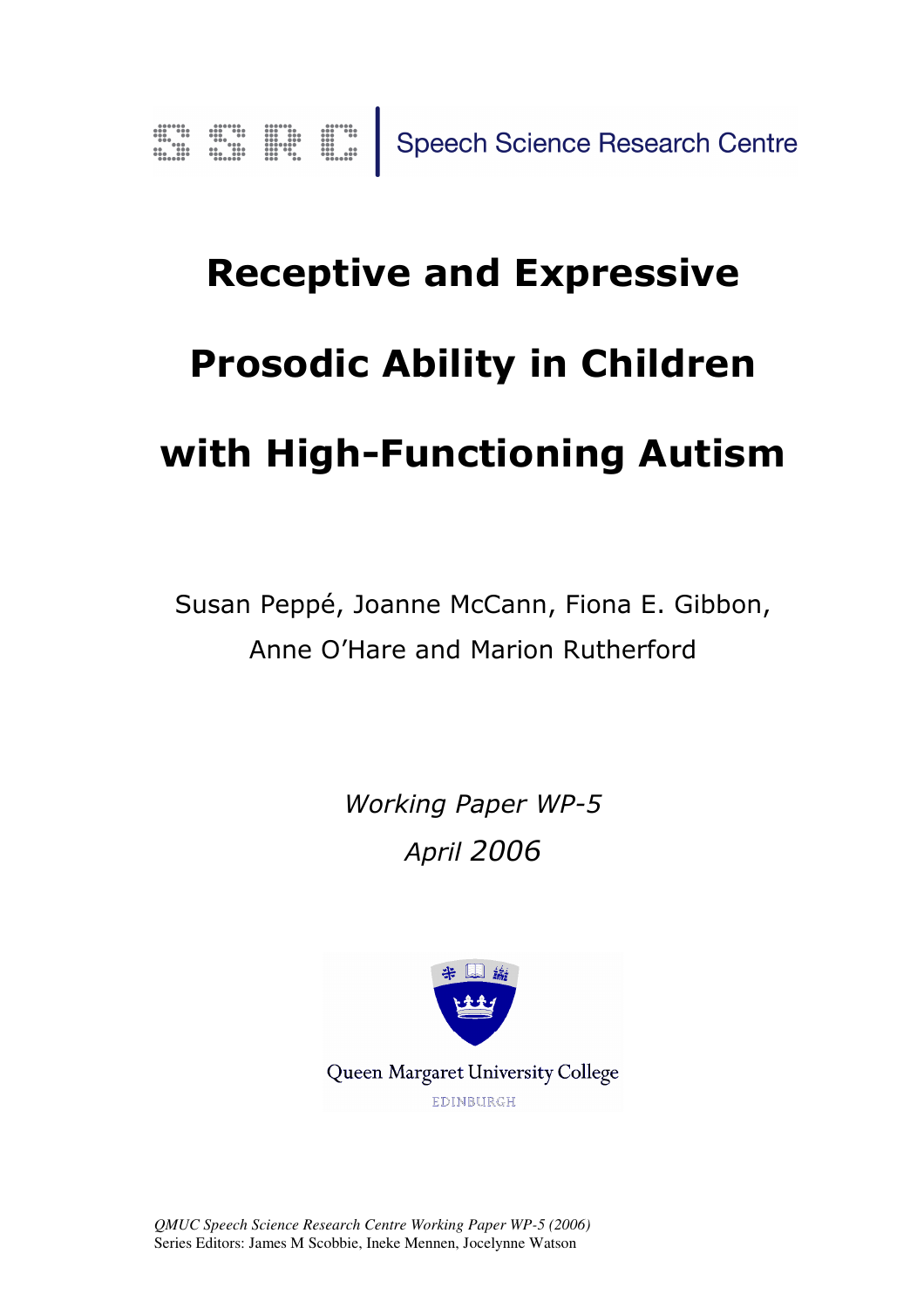

# Update and Sourcing Information April 2006

This is a slightly altered version (v1.1) available May 2006, with minor typographical and pagination changes. This paper is available online in pdf format.

• 2006 onwards at http://www.qmuc.ac.uk/ssrc

Author Contact details:

• 2006 onwards at speppe@qmuc.ac.uk

Subsequent publication & presentation details:

• This paper has been reviewed twice and subsequently revised for the Journal of Speech Language and Hearing Research. Reference should be made to the JSLHR version when it appears.

© S.J.E. Peppé 2006

This series consists of unpublished "working" papers. They are not final versions and may be superseded by publication in journal or book form, which should be cited in preference.

All rights remain with the author(s) at this stage, and circulation of a work in progress in this series does not prejudice its later publication.

Comments to authors are welcome.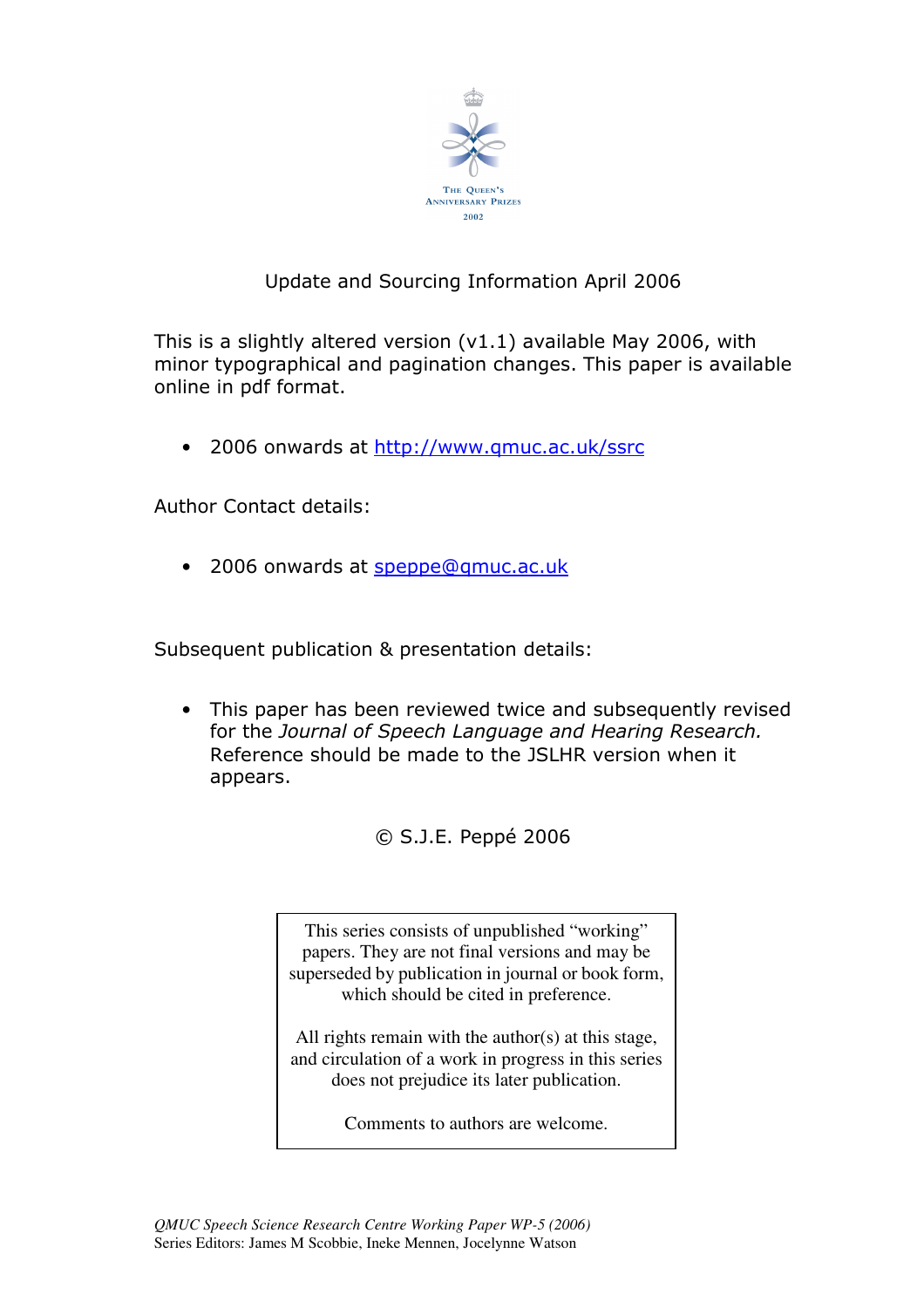# Receptive and Expressive Prosodic Ability in Children with

# High-Functioning Autism

Sue Peppé\*, Joanne McCann,\* Fiona Gibbon,\*

Anne O'Hare°† and Marion Rutherford\*°

*\*Queen Margaret University College, Edinburgh*

*°Royal Hospital for Sick Children, Edinburgh* 

*† University of Edinburgh* 

# Abstract

This study aimed to identify the nature and extent of receptive and expressive prosodic deficits in children with high-functioning autism. In a data-based group study, 31 children with high-functioning autism (HFA, excluding Asperger's syndrome) and 72 typically developing controls matched on verbal mental age completed a prosody assessment procedure (PEPS-C). Children with HFA performed significantly less well than controls on eleven out of twelve prosody tasks  $(p < .005)$ . Receptive prosodic skills showed strong correlation  $(p < .01)$  with verbal mental age in both groups, as did, to a lesser extent, expressive prosodic skills. Receptive prosodic scores also correlated with expressive prosody scores, particularly in grammatical prosodic functions (turnend and prosodic phrasing/ chunking). Prosodic development in the HFA group appeared to be delayed in many aspects of prosody and deviant in some (e.g. accent tended to be placed early in focus tasks and Same items were often perceived as Different in auditory discrimination tasks). The study demonstrates that receptive prosodic deficit, expressive prosodic skills, and language development are closely associated in the condition of autism. Receptive prosodic skills would be an appropriate focus for clinical intervention, and further investigation of atypical expressive prosody and the relationship between prosody and social skills is warranted.

Key Words: high-functioning autism, prosody, intonation, language, assessment.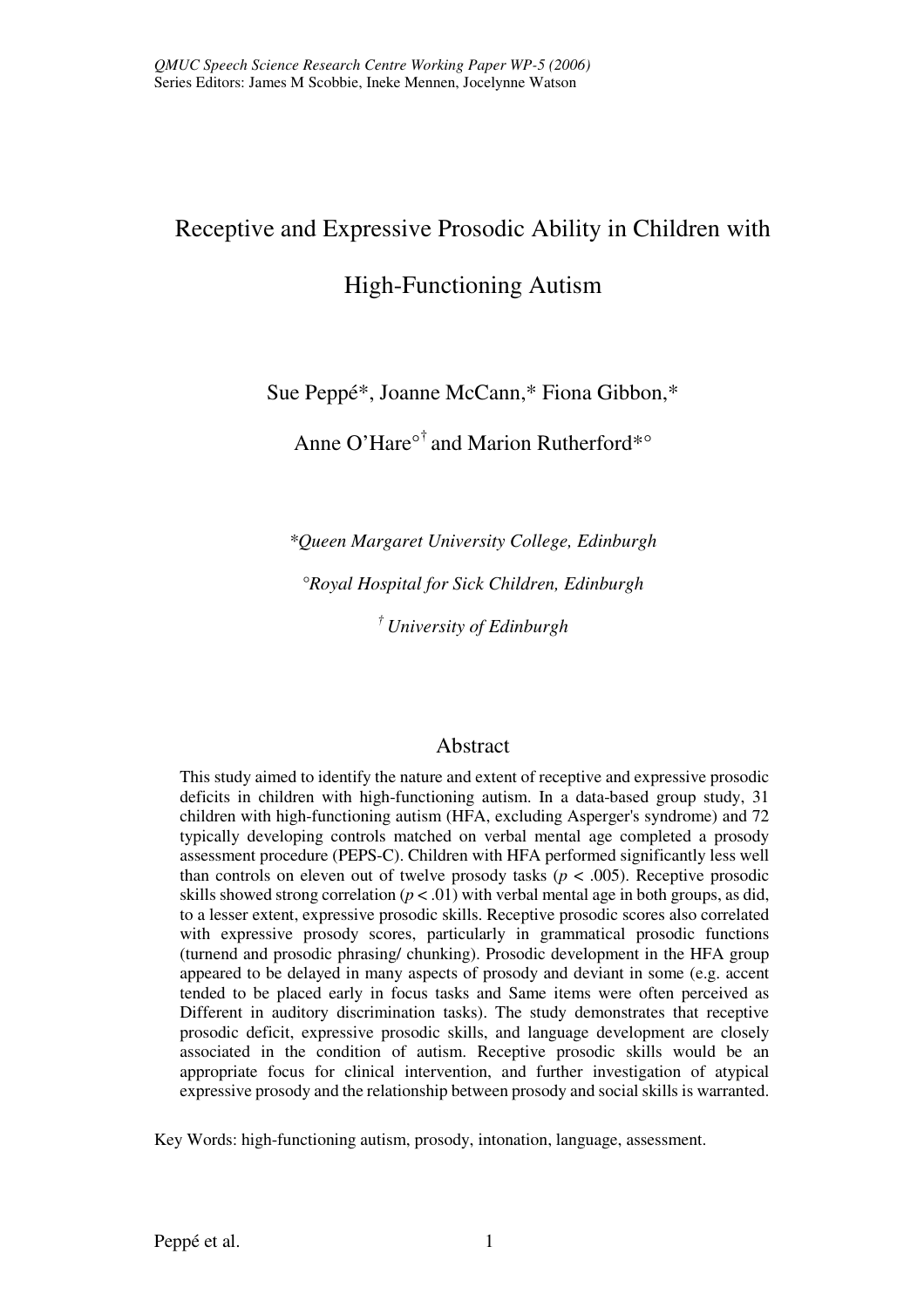## **1. Introduction**

#### Prosody in Autism

An association between autism and prosody has long been suspected because children with autism frequently have expressive prosody that is atypical and not like that found in other disorders (Baltaxe & Simmons, 1985; Fay & Schuler, 1980). If there is a link, then either some aspect of autism may give rise to at least some aspects of prosodic disorder, or vice versa. By establishing whether there is a link, and, if so, the nature of the link, it may be possible to increase understanding of the aetiology and nature of autism and ameliorate some of the aspects of impaired communication associated with it. Previous studies in this area (reviewed in McCann & Peppé, 2003) have focused on expressive prosody, while little attention has been paid to receptive skills; the focus of this paper is on receptive as well as expressive prosodic skills and the relationship between them.

#### Autism

Autism is a pervasive developmental disorder that begins in the first 36 months of life (American Psychiatric Society DSM-IV, 1994; ICD-10, World Health Organisation, 1993) and has been defined as a triad of impairment: atypical development in reciprocal social interaction; atypical communication; and restricted, stereotyped and repetitive behaviours (Wing & Gould, 1979). It is a spectrum disorder: individuals may be nonverbal with learning difficulties (having low-functioning or classic autism), while at the upper end of the spectrum individuals are cognitively within normal limits and may be classed as having high-functioning autism (HFA) or Asperger's Syndrome (AS), the distinction between HFA and AS being controversial (Macintosh & Dissayanake, 2004). The most recent diagnostic criteria hold that individuals with AS, unlike those with HFA, do not demonstrate a general preschool language delay, and indeed may be highly articulate. From this ranking it can be seen that the degree of severity of autism is strongly, not to say circularly, connected with degree of language ability (at least as regards expression/output). In this study we limit our investigation to individuals with HFA but not AS, i.e. to individuals in whom language delay (as well as other features of autism) was apparent before they entered school.

There are reasons apart from the frequent presence of atypical expressive prosody to think that problematic prosodic ability may be particularly associated with autism. People with autistic spectrum disorders have difficulties with social relationships; difficulties which may have their roots in impaired comprehension of communicative messages. They also tend to be literal in their interpretation of language (DSM-IV), perhaps because they have difficulty in generalising from specific events and in drawing inferences from experience (weak central coherence, Happé, 1997): this may result in a failure to access some of the non-literal aspects of language that enable social interaction. Prosody is such an aspect: although people can be wholly influenced by its effects, they tend not to recognize overtly that it is prosody that mediates their reactions. In support of this, it has been observed that speakers often do not correct their own prosodic errors (Cutler, 1980); this suggests that frequently prosody does not impinge on speakers as having a role in communication. Furthermore, it appears that misleading prosody generally goes uncorrected as language develops, whereas a care giver often corrects a child's erroneous pronunciation, grammar or lexical choice.

A skill such as prosody which unobtrusively conveys emotional and pragmatic aspects of speech may be particularly vulnerable in children with autism, perhaps even one of the causes of their characteristic social deficits. Children with autism who do not have learning difficulties may, however, be capable of increasing their prosodic awareness and ability. This in turn may reduce some of the communication barriers and increase their social reciprocity

In the research literature, numerous adjectives are used to describe atypical expressive prosody in autism , e.g. "dull", "wooden", "singsong", "robotic", "stilted", "over precise" and "bizarre" (Baltaxe & Simmons, 1985; Fay & Schuler, 1980): terms which perhaps reflect perceived characteristics of autism more than acoustic features. The fact that adjectives as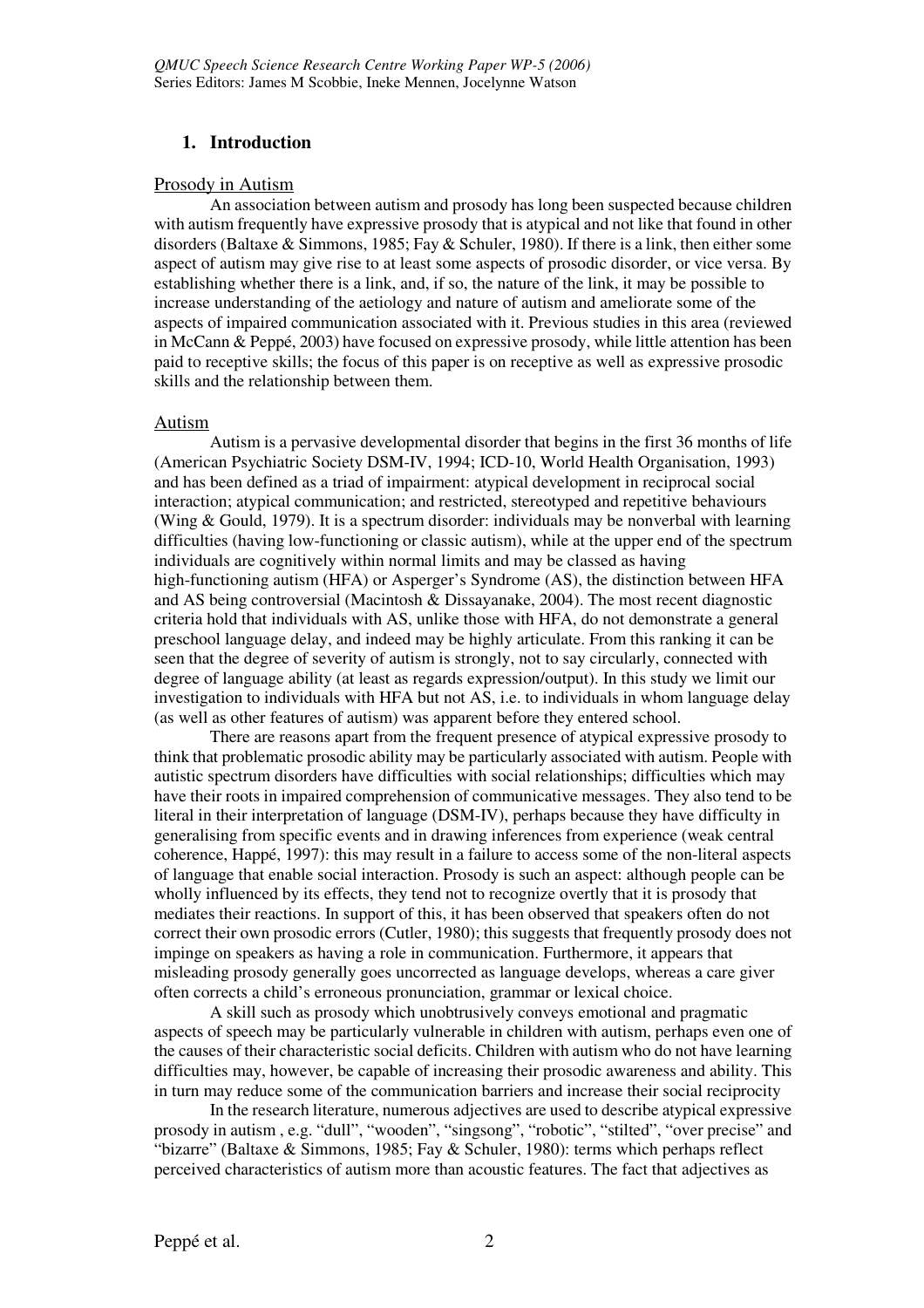opposed as "monotonous" and "exaggerated", "slow" and "fast" (Baron-Cohen & Staunton, 1994) can be used to describe this atypicality suggests a wide variation in either the perception of atypical expressive prosody or in the prosody itself. A characterisation of the acoustic features of atypical expressive prosody is lacking in the literature, and is beyond the scope of this paper. Instead, we focus on the ability of children with autism to make use of prosody to infer and express meanings.

If the terms used to describe the atypical expressive prosody of autism are many and various, the terminology and range of prosody is also diverse, and prone to confusion.

#### Prosodic functions and forms

Prosody plays an important role in a range of communicative functions (affective, pragmatic, syntactic), serving to enhance or change the meaning of what is said (Cruttenden, 1997), but what is included in the domain of "prosody" can vary greatly. Because of this, the scope of an investigation into prosody in autism tends to vary from one study to another.

The term 'prosody' is used to describe suprasegmental characteristics of speech. These derive from variations in the duration, amplitude and fundamental frequency of speech-sounds, and comprise the acoustic features of communicative functions conveyed by prosody, but not the functions themselves. These features, including both what may be described as "intonation" (pitch-variations) and suprasegmental breaks in speech (pauses), are included in the umbrella term "prosody" in the current study. "Prosody" (with initial capital) is used in the prosody assessment procedure to denote the suprasegmental characteristics of prosody required for the accentual and grouping functions associated with multi-word phrases, and is distinct from "Intonation", which concerns only the variations (ones of pitch-height, span and contour) required to convey different meanings on single words.

In the literature, there is often confusion in prosodic terminology, leading to circularity or failure to address research aims. For example, in a recent study (Paul et al, 2005), one of the prosodic forms was named "phrasing" and defined as "the pattern of rate and pausing within utterances" (p.207). One of the authors' valid and interesting aims was to see if "phrasing" could be used in pragmatic/affective functions as well as grammatical ones. This would have indicated whether there was disorder in both functions: if so, this might indicate a problem at the form level. However, the task devised to exemplify the grammatical function played on "the ability to use *pauses* to signal referential vs. non-referential phrases within sentences" (p.214, my italics), whereas the one for the pragmatic/affective function (the distinction between calm vs. excited speech), produced a role for *rate*: subjects were observed to cue in to the rate difference and "used it exclusively to solve the problems posed in this task" (p.214). The connection of a common form between the two tasks was therefore lost, and it seems likely that this was at least partly due to confusion as to what the terms "phrasing" and "rate" referred to. "Phrasing" was to have been achieved by both rate and pausing, but the tasks separated them. It appears that "rate" was taken to refer to both final syllable lengthening, i.e. relative syllable rate, a crucial indicator in prosodic phrasing (Scott, 1982; Katz, Beach, Jenouri & Verma, 1996), and tempo, or overall speech-rate, important for affective distinctions. Such a blurring of distinctions is by no means an isolated occurrence in the literature involving prosody research, and highlights the need for better definition of the forms and functions of prosody.

Communicative functions in which prosody plays an important part have been categorised (Roach, 2000) as grammatical, pragmatic, and affective, although as far as prosody is concerned these categories are not mutually exclusive. The following paragraphs show how the prosody test used in this study (the PEPS-C, see Appendices I and II) takes these functional distinctions into account.

Grammatical functions of prosody include the segmenting of utterances into prosodic phrases; the ends of phrases are signalled by a number of prosodic factors (forms) including: pause (Butcher, 1981); lengthening of the final syllable (Scott, 1982); and the presence of nuclear tone (Cruttenden, 1997), located at or near the end of the utterance. Such boundary markers have been collectively designated 'boundary tone' (Pierrehumbert, 1987). For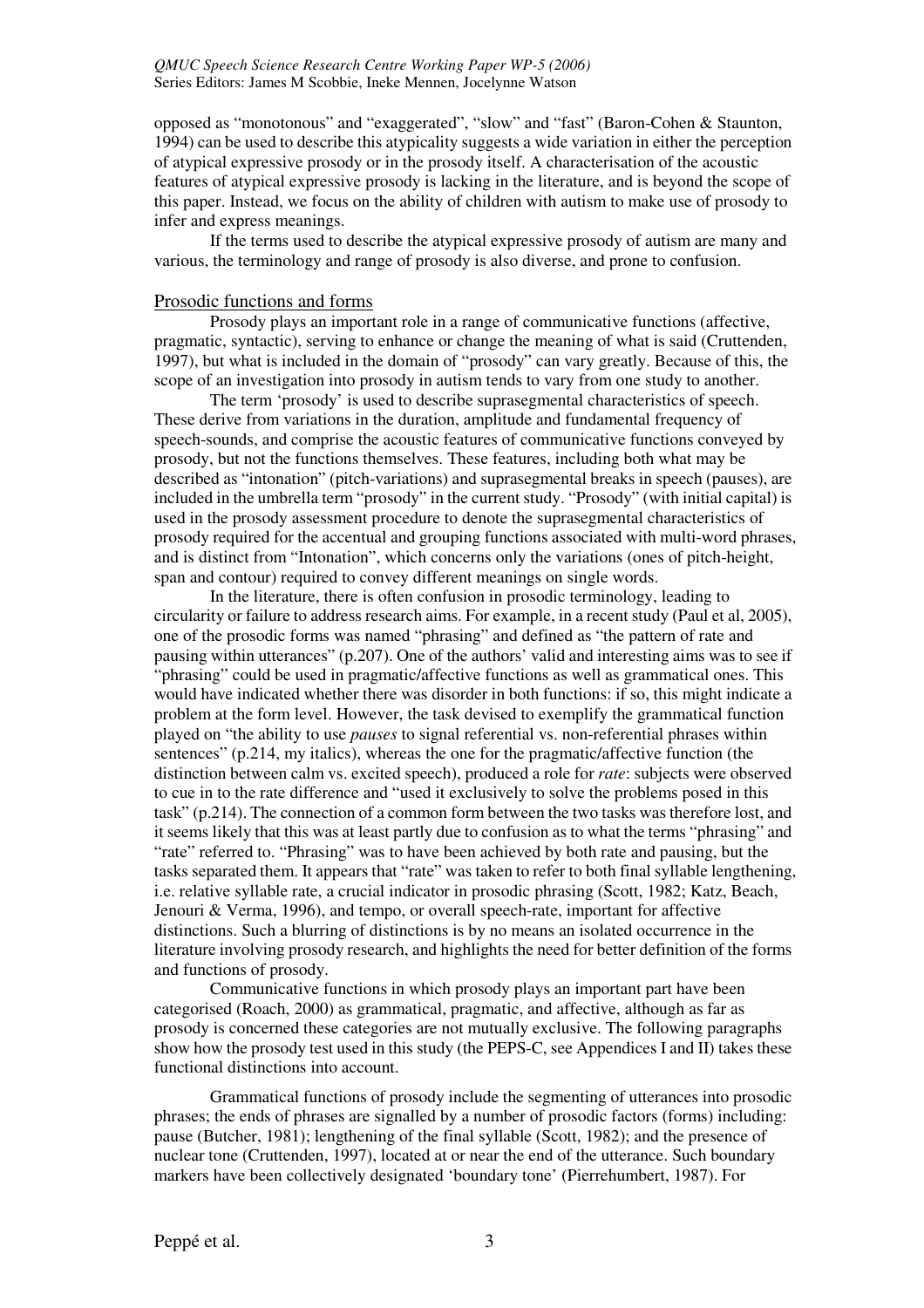example, in utterances such as "chocolate cake and cream", or "Ellen the dentist is here" there will be boundary markers on the final word. There is, however, potential ambiguity according to whether or not there are also grammatical boundaries within the utterance ("chocolate, cake and cream" or "chocolate-cake and cream"; "Ellen, the dentist is here" or "Ellen, the dentist, is here") and the presence or absence of prosodic boundary markers within the utterances can disambiguate them. In the PEPS-C, this segmentation function is designated Chunking.

In the absence of any need for particular emphasis, the focus of an utterance is said to be "broad" as in the neutral utterance "I wanted some socks". When particular importance or contrast is (pragmatically) required on one word or syllable, the accent is placed on that word/syllable and the focus of the utterance is described as "narrow". An example is the utterance "I wanted BLUE socks" where "blue" is accented to suggest that this is an important word, probably contrasting with a previously mentioned colour. Narrow focus can be located at any point within an utterance. Accent is manifested by the relative prominence (boosted pitch, extra length and/or loudness) of the relevant syllable (Fry, 1958). The function designated Focus in the PEPS-C refers to narrow or contrastive focus.

Indication of sentence-type by the use of intonation, sometimes called inflection, can be considered as an interactional or grammatical function: for example, a sharply rising intonation at the end of an utterance implies that some response is required, while a falling intonation usually suggests finality (Cruttenden, 1997). This function is referred to as Turnend in the PEPS-C.

Finally, affective functions include the expression of emotions, or of the speaker's affective state, by use of intonation and variations in factors such as loudness, speech rate and pitch range (Mozziconacci, 1998), which tend to apply to an entire utterance rather than a few syllables of it. For example, an utterance said with prosody suggesting positive affect will generally have a wider and higher pitch range than one said with prosody suggesting negative affect (Banse & Scherer, 1996). Tasks addressing this function in the PEPS-C are designated Affect.

#### Research into Prosody in Autism

A recent paper reviewed the sixteen studies that were available and relevant to the topic of prosody in autism (McCann & Peppé, 2003). The main prosodic topics of research were the placement of accent and boundary and production of intonation patterns distinguishing utterance type. Accent (both its placement and its realisation) was found to be disordered in individuals with autism in several studies (Shriberg, Paul, McSweeny, Klin, Cohen, & Volkmar, 2001; Fine, Bartolucci, Ginsberg, & Szatmari, 1991; Baltaxe & Guthrie, 1987; Baltaxe & Simmons, 1985), and intonation patterns distinguishing utterance type were also problematic. The picture that emerged was inconclusive, however. Findings were sometimes contradictory; for example, one study of intonation production found that this was disordered for individuals with autism (Fosnot & Jun, 1999) and another that individuals with autism did not differ from typically developing controls (Baltaxe & Simmons, 1984). McCann & Peppé (2003) suggested two main reasons for this. First, diagnosis of autism was not consistent for all study participants. There was also a discrepancy of investigative methods: various procedures were used to assess prosody, and studies on the whole involved few participants with autism and were lacking in control data. Furthermore, some relevant aspects of prosody (e.g. receptive abilities) were seriously under researched. Given the unusual quality of expressive prosody in autism, it is not surprising that researchers' attention has been directed towards prosodic expression. It would however be logical to suspect that the cause of atypical expressive prosody might lie at least partly in reduced ability to process prosody or to perceive it as meaningful, and this notion is the reason for investigating receptive and expressive skills in comparable tasks.

A more recent paper (Paul et al., 2005) investigates perception and production of prosody in children with autism. The study is considered in some detail because its procedures closely resemble those of the current one: Paul et al used six tasks eliciting expressive data and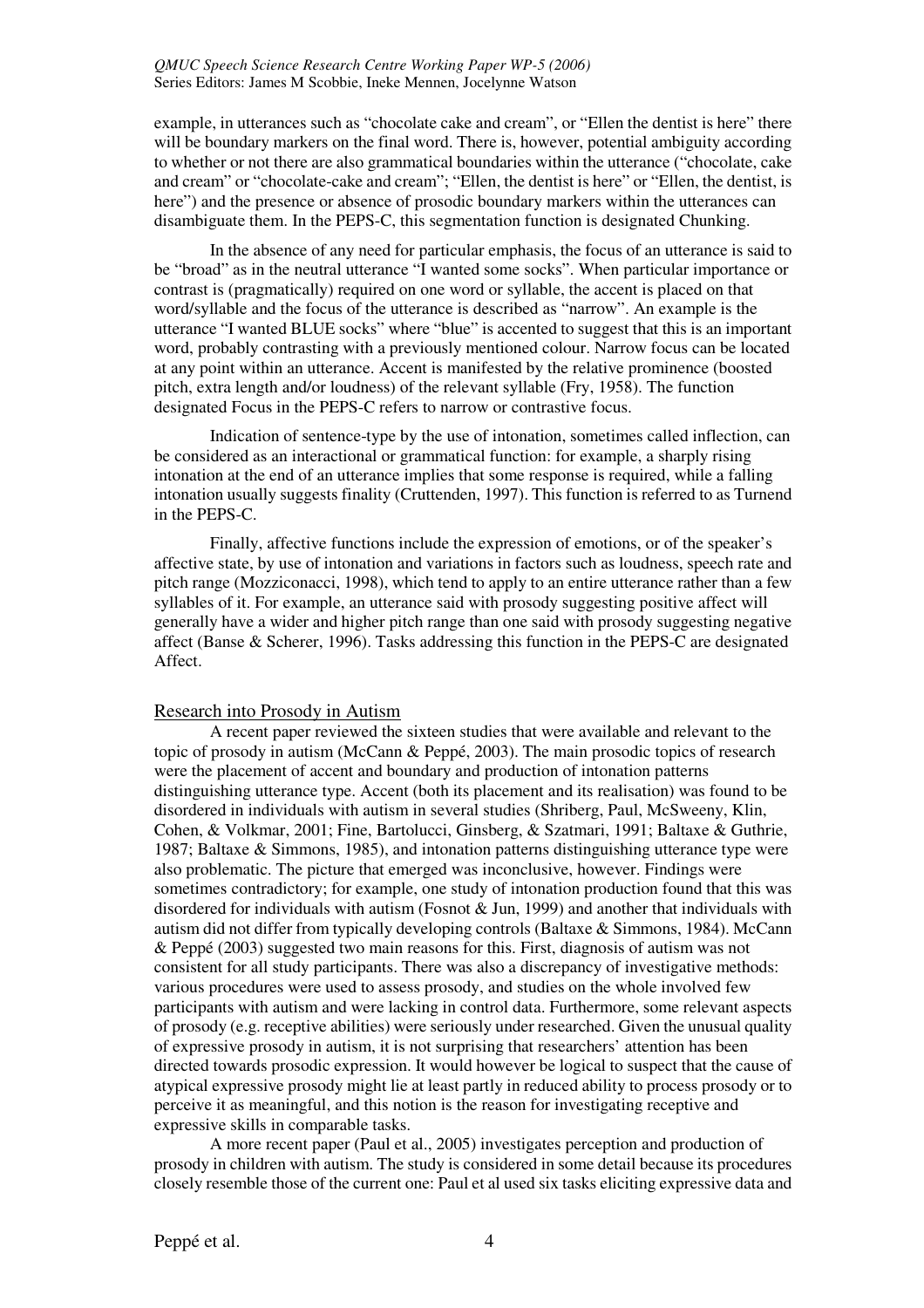six testing receptive skills in three different functional aspects of prosody and three aspects of prosodic form. Paul et al.'s participants were different, however, comprising 27 individuals with high-functioning autism /Asperger's syndrome /Pervasive Development Disorders Not Otherwise Specified and 13 typically developing controls, both groups older than those in the current study (mean chronological age of 16+ years). Results suggest little difference between the performances of Paul et al's two groups on most of the tasks, but the authors conclude that this is less because of a lack of difference in prosodic ability and more because of weaknesses of task design. Ceiling effects were apparent in both groups on some tasks; where this occurred in perception tasks, the authors suggest that prosodic differences may have been too apparent, and the tasks therefore too easy. On the other hand, typically developing 16-year-olds did not achieve near-ceiling scores in some of the perception tasks (including the two concerning stress); this suggests a lack of ecological validity in the tasks, because such skills are likely to have been acquired at an earlier age. The authors also point out that there were disadvantages in having teenagers as participants, as they found some of the tasks (e.g. the need to produce 'motherese') embarrassing. An offsetting advantage of having older participants was that reading ability was well established in participants of both groups and required for all the production tasks; this however begs the question of how expressive prosody would be realised if, as in conversation, the lexis had to be supplied at the same time as the prosody. Another reason for lack of score differences could have been that the age and clinical diagnosis of the participants was wide ranging. There is also the possibility that a control group numbering 13 is perhaps too small to allow for normal variability. Despite these caveats, the study found, as in the studies previously cited, that production of stress, whether pragmatically (for purposes of contrast) or for grammatico-lexical distinction, was disordered in the group with autistic spectrum disorders.

#### Aims of Current Study

From the foregoing review of the literature it appears that the general perception that prosody is disordered in autism has not been fully substantiated by research; but on balance faulty methodology is taken to be more responsible for lack of substantiation than a faulty premise. The present study aimed to avoid as many as possible of the pitfalls of previous studies, but the hypothesis remains the same: that prosodic ability is lower in children with high-functioning autism than in typically-developing children. In addition, it was thought that receptive prosody in particular would merit examination, and that it would be beneficial to analyse any between-group differences in terms of deviance or delay.

## **2. Method**

One characteristic of previous studies was that they tended to investigate single aspects of prosody in heterogeneous groups of subjects. Our study instead opted for comprehensive examination of prosody in a narrowly defined group of children with autism.

#### Participants

Thirty-one children with HFA took part: 24 boys, 7 girls, age range 6;1 to 13;6 *(M =* 9;10,  $SD = 2.3$ ); and 72 typically developing children: 54 boys, 18 girls, age range 4;10 to 11;8  $(M = 6;10, SD = 1.5)$ . Criteria for inclusion in the group with HFA were as follows: a diagnosis of autism (but not Asperger's Syndrome) in preschool years; ages of 6 to 13 years; verbal mental age  $> 4.0$  years; reports of nonverbal ability within the normal range; no significant binaural hearing loss, no significant visual impairment, no major physical disability and no structural abnormality of the vocal tract; English the first language and the language of the home; and residence in the Edinburgh area of Scotland for at least 3 years.

Inclusion criteria for the children with typical development (TD) were that they should have a verbal mental age  $> 4.0$  years and socioeconomic status similar to that of the children with high-functioning autism. To achieve the latter criterion, the Carstairs Index (McLoone, 2000), a classification of deprivation, was used to identify Edinburgh state primary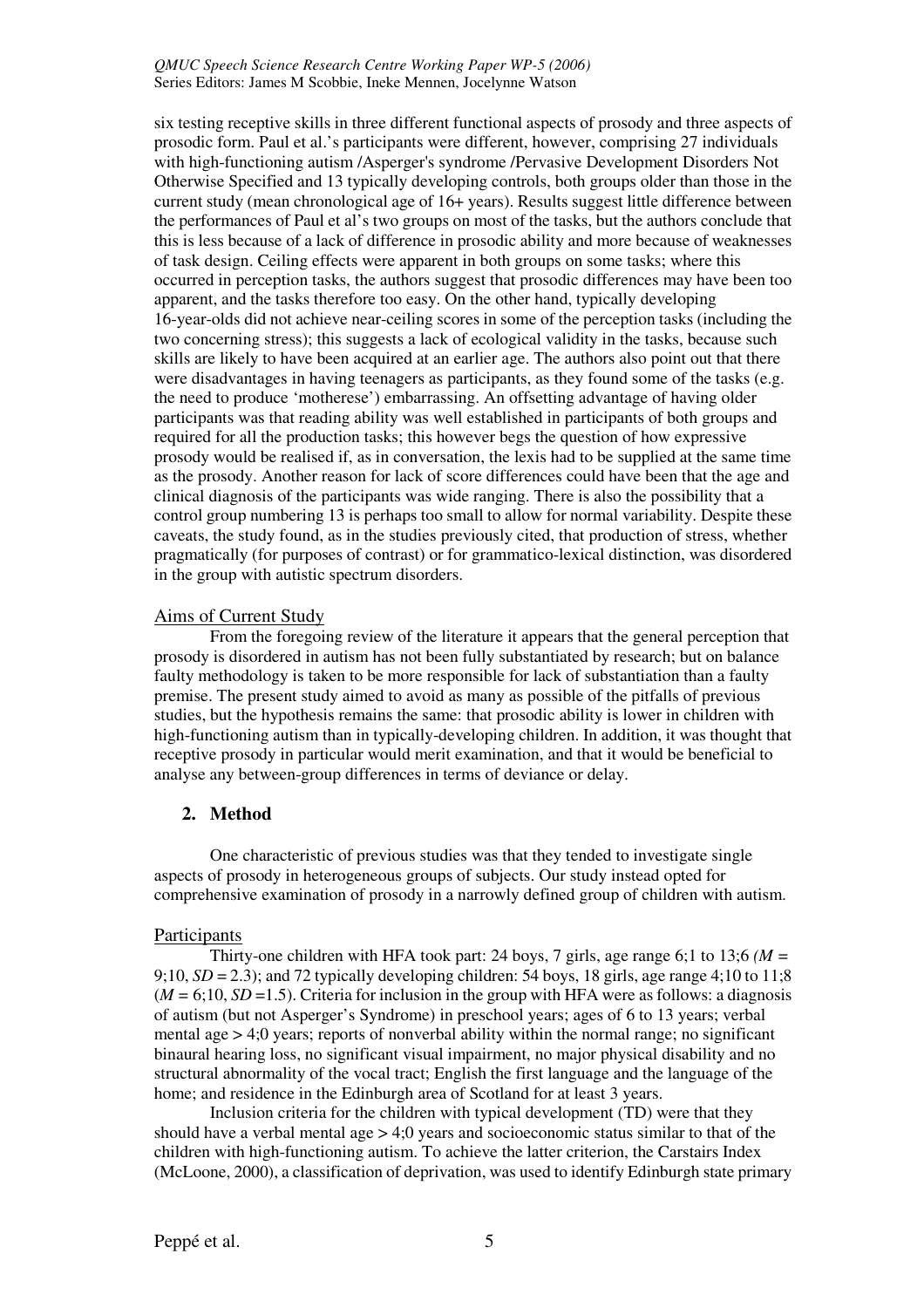schools in which the typically developing children were from the same postcode areas as the children with autism. The group with TD was drawn from these schools and had no significant hearing loss or visual impairment, no major physical disability or structural abnormality of the vocal tract; English was the first language and the language of the home; and they had been resident in the Edinburgh area of Scotland for at least 3 years. 76 controls were recruited, to ensure a likelihood that at least one child would be matched with each of the children with HFA both verbally and socioeconomically: verbal mental age could not be ascertained in advance of recruitment as no clinically recognised measure is conducted as part of a typically developing child's education. Of these, 72 met verbal mental age criteria and were included in the study.

#### Autism Diagnosis

The diagnosis of autism, made by multidisciplinary assessment, was based on ICD 10 (World Health Organisation, 1993) or DSM-IV (pervasive developmental disorders: American Psychiatric Society, 1994), and a range of other autism assessment tools: the Childhood Autism Rating Scale (DiLalla & Rogers, 1994), Gilliam Autism Rating Scale (Gilliam, 1995), and Autism Diagnostic Observation Schedule (Lord, Risi, Lambrecht, Cook, Leventhal, & DiLavore, 2000). Diagnosis also took account of clinical observations with regard to communication, reciprocal social interaction and repetitive behaviours, noting the children's ability to comprehend, imitate, use and attend to language; to interact socially; and to play appropriately with toys. Children previously diagnosed with Asperger's syndrome were not selected.

#### Procedures

Findings reported in this study are from two procedures: Profiling Elements of Prosodic Systems in Children (PEPS-C: Peppé & McCann, 2003), which measures receptive and expressive prosody, and the British Picture Vocabulary Scales II (BPVS II: Dunn, Dunn, Whetton, & Burley, 1997), which measures receptive vocabulary and is a standard measure of verbal mental age used in other studies of children with autism (e.g. Baron-Cohen, Leslie, & Frith, 1985, Thurber & Tager-Flusberg, 1993). The group with HFA also completed a battery of language assessments as part of a larger research project; results of these are reported in a separate paper (McCann, Peppé, Gibbon, O'Hare, & Rutherford, under review).

#### Prosody Assessment

PEPS-C is a relatively new prosody assessment procedure. A manual version has been used in previous studies (Wells & Peppé, 2003; Wells, Peppé, & Goulandris, 2004). The computerized Scottish version is described in Peppé and McCann (2003). Details of tasks, instructions, scoring procedures and task items are given in the Appendices. The procedure aims to evaluate prosodic skills at the level of form processing (auditory discrimination and ability to produce prosodic variation) and of communicative function (pragmatic/interactional, affective, and grammatical/linguistic) in two communicative modes, receptive (input) and expressive (output).

#### Function Tasks

In parallel input and output tasks, PEPS-C assesses most of the aspects covered in the literature on prosody in autism (see McCann & Peppé, 2003) by sampling prosodic functions grouped under four headings: Turnend (indicating whether an utterance requires an answer or not), Affect (indicating liking or reservation, in this test with respect to certain foods), Chunking (signalling prosodic phrase boundaries), and Focus (emphasising one word in an utterance for contrastive accent).

Reading ability was not required, all responses being elicited by pictures. Items were selected to be culturally inoffensive, unlikely to elicit responses predictable from non-prosodic factors, and likely to be familiar to young children; a vocabulary check was run, with pictures being shown to and named by each child. Segmentally, the items were easy to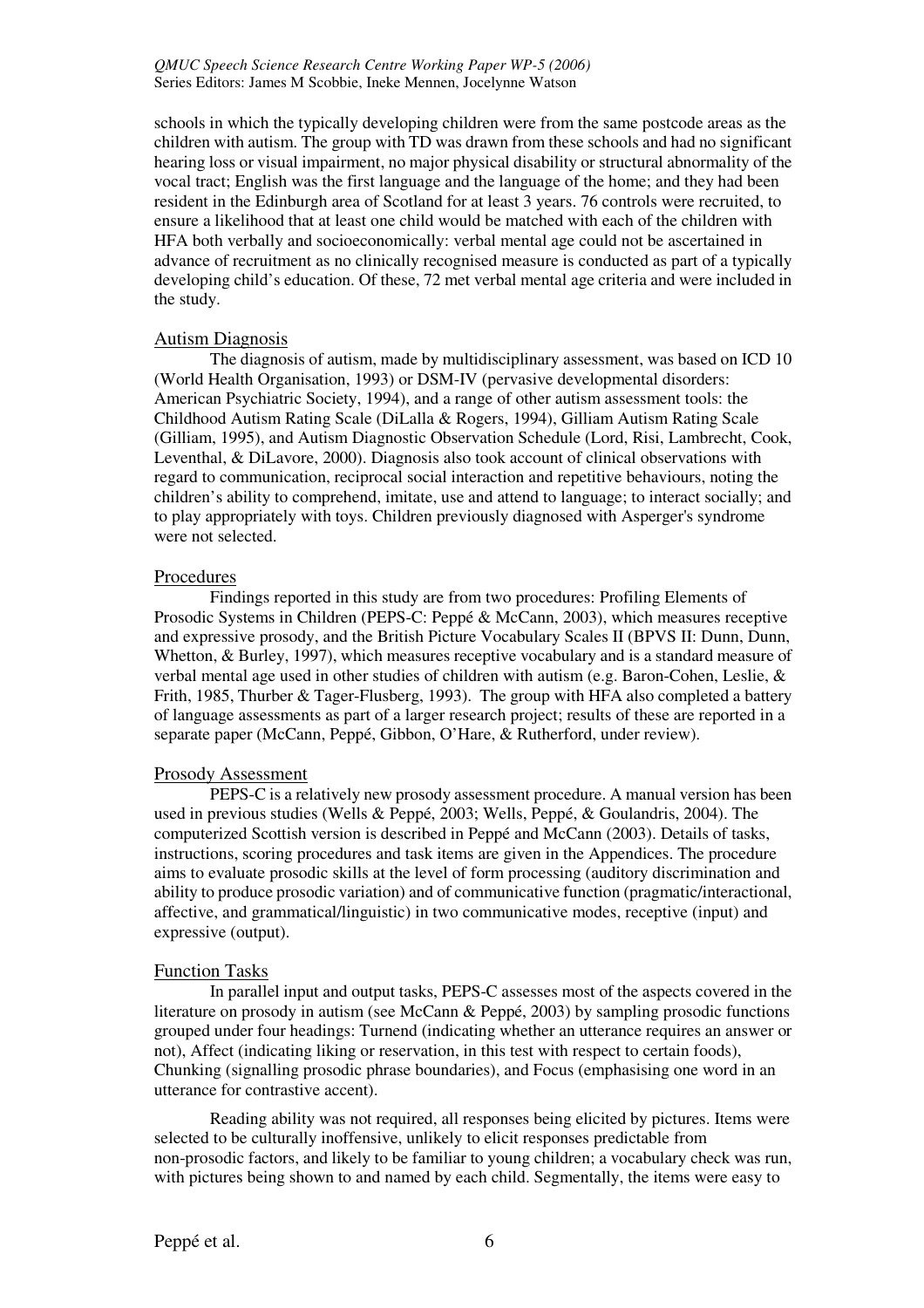pronounce, and monosyllables with non-sonorant segments were excluded. For the input tasks, items were agreed by at least two judges to indicate the meaning unambiguously but not exaggeratedly.

To avoid a heavy demand on auditory memory, only two response choices were offered for each item in input tasks. It was therefore necessary to include at least 16 items per task in order to have a reasonable number of non-chance scores  $(> 11$  and  $< 5)$ ; the number of items was no higher than 16 in order to keep the demands on attention as low as possible. Because of the relatively wide chance-band, children were deemed to have reached competence level in a task if their score was at least 12 (75%), rather than half marks. In output tasks there was also an element of producing the right answer by chance, so the competence level was similarly set at 75%.

#### Form Tasks

In PEPS-C, variations in pitch range and tone direction with durational factors, which are used for conveying Affect and Turnend, are subsumed, as previously mentioned, under the term "Intonation", while the exponents of Chunking and Focus - variation in syllable duration, syllable prominence, and pause factors – are described as "Prosody". Input tasks, testing auditory discrimination, follow a Same/Different format; stimuli are from laryngograph signals (i.e. suprasegmental information only, without lexis) recorded simultaneously with the function task stimuli. For the Intonation input task, equal numbers of stimuli from the Affect and Turnend function tasks were used; for the Prosody input task, equal numbers of Chunking and Focus stimuli. Output tasks sought to elicit an Intonation and Prosody repertoire by requiring participants to imitate stimuli that were similar to, and extended the range of, stimuli used in the input function tasks.

#### Assessment Conditions

Children with HFA were interviewed by a certified speech and language therapist (the second author) in a clinic room designed for recording speech and language therapy sessions; parents and siblings could be present if wished. Typically developing children with typical development were mainly interviewed in a quiet room in their schools. Both groups were interviewed by the same person using the same equipment. Children were seated approximately 18 inches from the computer screen, and were free to leave the assessment whenever they wished. Children with HFA were accompanied by a caregiver able to say if necessary whether the child wished to cease participation.

The prosody tasks lasted between 40 minutes and an hour, according to variability of children's age, ability and attention spans. For the HFA group, two one-hour sessions were necessary for the complete battery of assessments. The interviewer explained each prosody task and administered two practice items per task. If the children failed the practice tasks they were readministered; if these failed, the task was aborted. Sessions were recorded on DAT tape and CD with computer backup.

The PEPS-C program delivers pictures successively on a laptop screen both as stimuli for expressive utterances and as response choices to auditory stimuli played by the computer. A list of the pictures is given in Appendix II. In expressive tasks, the tester sat out of line of sight of the screen, to ensure neutrality of judgment. The children responded to the picture stimulus in their own time, with the stimulus constantly visible. After the child's response, the next stimulus appeared, in randomised order, in response to a key press by the tester as she made her judgment on the child's response. Judgments were made without the use of headphones, to allow the tester to evaluate them as they might be perceived in a natural hearing environment. In receptive tasks, the children made judgments by clicking on the half of the screen that showed the relevant response choice; this click prompted the next stimulus, in a fixed order. For these tasks, the tester sat so as to ensure that the child's mouse click was not ambiguously close to the border between the two halves of the screen. In certain circumstances, the tester replayed the item: where children had been distracted, or had not heard the item (because of ambient noise, for example); or if children said they had made a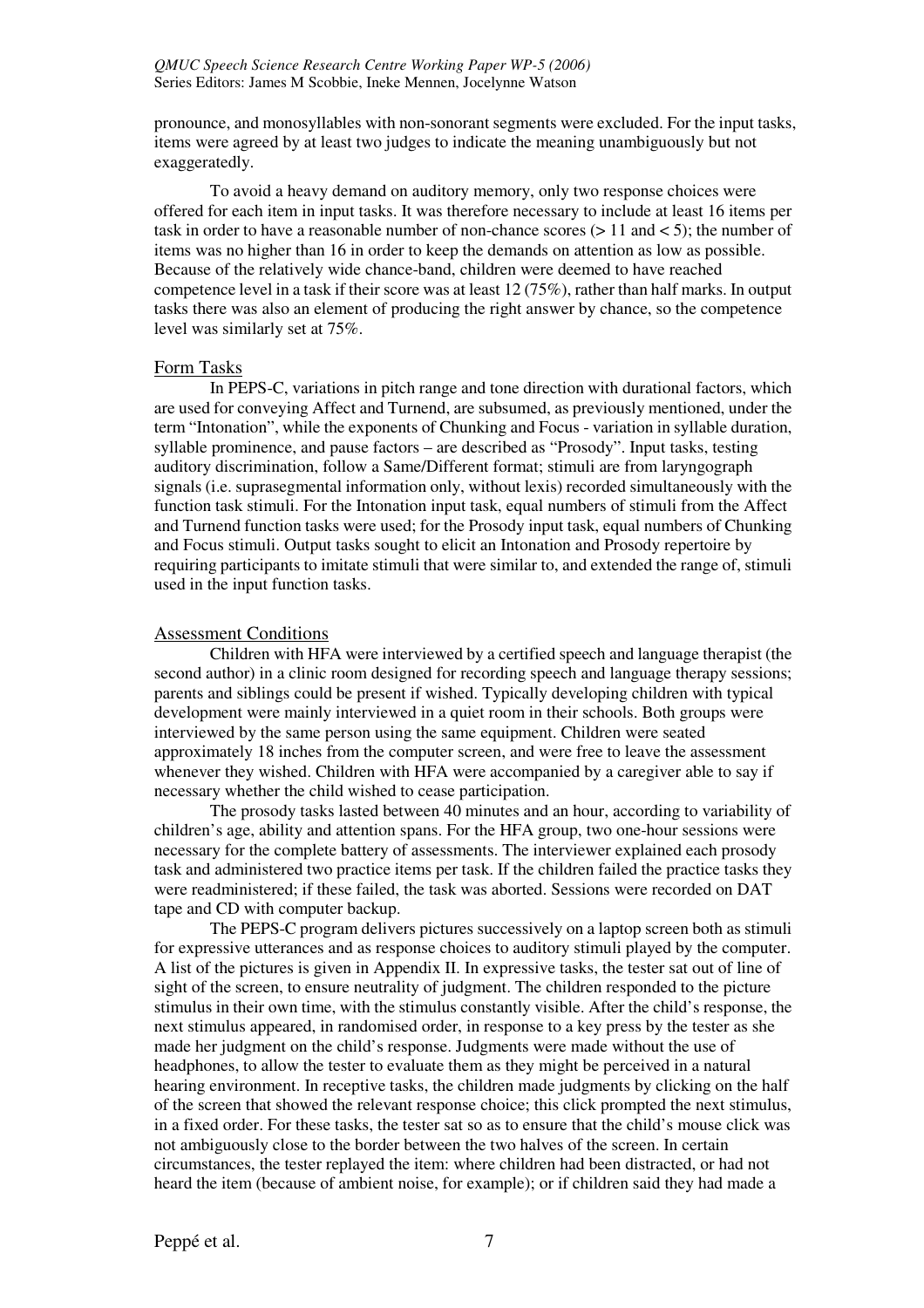wrong mouse click. Instructions and scoring procedures are given in Appendix I, and a demonstration of the program can be found on the website: http://www.qmuc.ac.uk/ssrc/prosodyinasd/

## Statistical Methods

Analysis of covariance was used to establish significance of group differences on task scores, and to establish the role of chronological age. Although the HFA group showed greater variance in some of their scores, parametric methods were deemed to be sufficiently robust to justify use of the *F*-test in this analysis. The relationships between the various measures were established using Pearson's correlations. Post-hoc analyses (*t*-tests) were used to investigate significance of differences in error types. Because of the large number of tests, difference was considered significant if  $p < .01$ .

## **3. Results**

Differences of Age, Sex and Deprivation Category

As expected, the groups did not differ significantly  $(t(101) = -1.22, p = .302)$  on the verbal mental age measure; the mean BPVS II age equivalent for the HFA group was 7.09 (*n* = 31,  $SD = 2.01$  and for the TD group 7.53 ( $n = 72$ ,  $SD = 1.55$ ). Again as expected, verbal ability was significantly different  $(t(40.18) = 8.598, p < .001)$ , with the mean BPVS-II standard score 81.6 *(SD =* 15.6) in the HFA group and 107.5 (*SD* = 9.6) in the TD group.

Chronological age was significantly different  $(t(101) = 7.919, p < .001)$ , the HFA group having a mean age of 9;10, the TD group 6;10. No significant group difference was found on either social deprivation category or sex.

#### Prosody Task Scores

The mean percentage prosody scores of the HFA group were compared with those of the TD group; results are shown in Table 1. The TD group have mean scores above competence level (but not at ceiling) in 7 out of the 12 tasks: Affect Input, Affect Output, Focus Output, and the four form tasks; they were approaching competence on two output tasks (Chunking and Turnend) and below 70% on the remaining three input tasks (Chunking, Focus, and Turnend). The HFA group's mean scores were approaching competence on one task (Affect Input), and below 70% on the other eleven. Participant numbers ranged between 29 and 31 for the HFA group and between 71 and 72 for the TD group.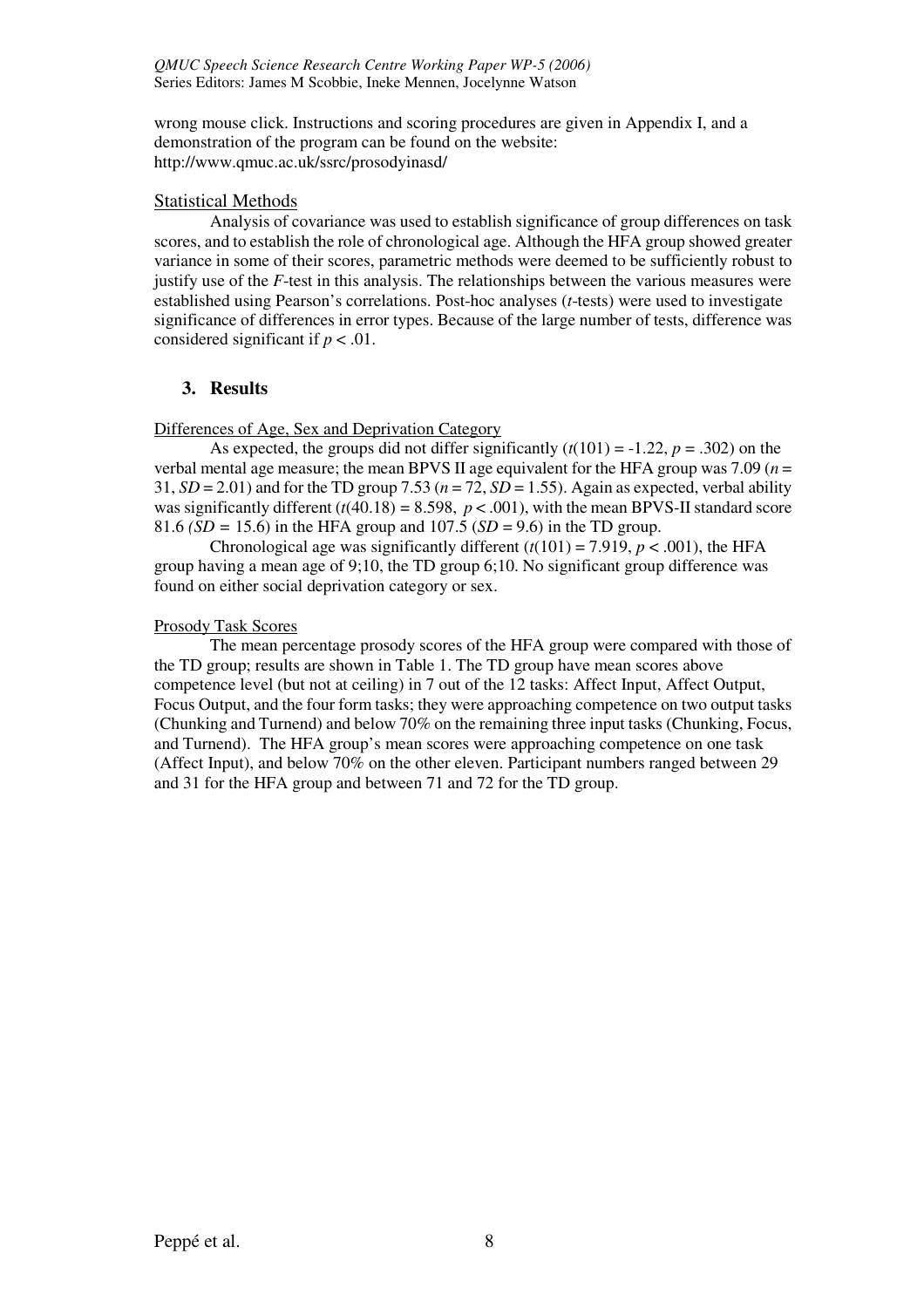Table 1. *Analysis of covariance (F) between groups on PEPS-C tasks (in = input/receptive, out =output/expressive) showing ranges, percentage mean scores (M), standard deviations (SD) and probability (p).* 

| Task:            | Turnend     |       | Turnend         |       | Affect     |       | Affect      |      | Intonation |      | Intonation  |      |
|------------------|-------------|-------|-----------------|-------|------------|-------|-------------|------|------------|------|-------------|------|
|                  | in          |       | out             |       | in         |       | out         |      | in         |      | out         |      |
| Group:           | <b>HFA</b>  | TD    | <b>HFA</b>      | TD    | <b>HFA</b> | TD    | <b>HFA</b>  | TD   | <b>HFA</b> | TD   | <b>HFA</b>  | TD   |
| $\boldsymbol{n}$ | 31          | 72    | 30              | 72    | 31         | 72    | 30          | 72   | 31         | 72   | 30          | 72   |
| Range:min        | 18.7        | 31.3  | 43.7            | 31.3  | 31.3       | 50.0  | 18.7        | 31.3 | 25.0       | 31.3 | 9.4         | 34.4 |
| $\max$           | 100         | 100   | 100             | 100   | 100        | 100   | 100         | 100  | 100        | 100  | 93.8        | 100  |
| $\cal M$         | 65.9        | 64.8  | 68.1            | 74.2  | 71.2       | 84.5  | 63.3        | 79.4 | 68.8       | 80.1 | 64.7        | 79.9 |
| SD               | 21.4        | 18.1  | 21.8            | 18.3  | 21.6       | 11.4  | 26.3        | 19.2 | 22         | 17.4 | 20.6        | 18.0 |
| p(df 1,97)       | $p = 0.001$ |       | p < 0.001       |       | p < 0.001  |       | $p = 0.003$ |      | p < 0.001  |      | $p = 0.001$ |      |
| $\cal F$         |             | 11.73 |                 | 18.17 |            | 25.95 | 9.17        |      | 28.93      |      | 11.05       |      |
|                  |             |       |                 |       |            |       |             |      |            |      |             |      |
|                  |             |       |                 |       |            |       |             |      |            |      |             |      |
| Task:            | Chunking in |       | Chunking<br>out |       | Focus in   |       | Focus out   |      | Prosody in |      | Prosody out |      |
| Group:           | <b>HFA</b>  | TD    | <b>HFA</b>      | TD    | <b>HFA</b> | TD    | <b>HFA</b>  | TD   | <b>HFA</b> | TD   | <b>HFA</b>  | TD   |
| $\boldsymbol{n}$ | 31          | 72    | 30              | 72    | 30         | 71    | 29          | 71   | 31         | 72   | 30          | 72   |
| Range:min        | 43.7        | 37.5  | 18.7            | 37.5  | 31.3       | 37.5  | 18.7        | 56.3 | 31.3       | 43.8 | 34.4        | 37.5 |
| max              | 93.8        | 93.8  | 100             | 100   | 100        | 100   | 100         | 100  | 100        | 100  | 100         | 100  |
| $\cal M$         | 67.5        | 69.0  | 66.5            | 71.2  | 59.6       | 65.9  | 61.6        | 84.0 | 63.5       | 79.0 | 65.7        | 85.4 |
| SD               | 15.7        | 15.6  | 26.4            | 11.8  | 19.0       | 19.1  | 26.4        | 15.0 | 23.1       | 13.3 | 22.0        | 11.4 |
| p(df 1,97)       | $p = 0.008$ |       | $p = 623$       |       | p < 0.001  |       | p < 0.001   |      | p < 0.001  |      | p < 0.001   |      |

Analyses of covariance with chronological age as the covariate factor (also shown in Table 1) found significant group differences (*df* 1, 97, *p*<.001) on seven tasks (Affect Input, Turnend Output, the Focus tasks, Intonation Input, and the Prosody tasks); and at the .01 level on four (Affect Output, Turnend Input, Chunking Input and Intonation Output), with no significant difference on Chunking Output.

#### Reliability

Only the output scores were subject to rater variation. For a measure of intrarater reliability, the tester rejudged 10% of the data after a lapse of at least six months by listening to the CD recording of the children's responses, using headphones (Sennheiser eh2200) and comparing original with later judgments. Rejudged data consisted of the complete set of output scores of four children with HFA and of seven with TD. Cronbach's alpha was used to calculate the intra-class correlation co-efficient, which was at a mean of .91 ( $p < .001$ ), minimum .80 (Chunking), maximum .95 (Prosody). The earlier set of task scores was used in calculations of the children's performance and in interrater comparisons.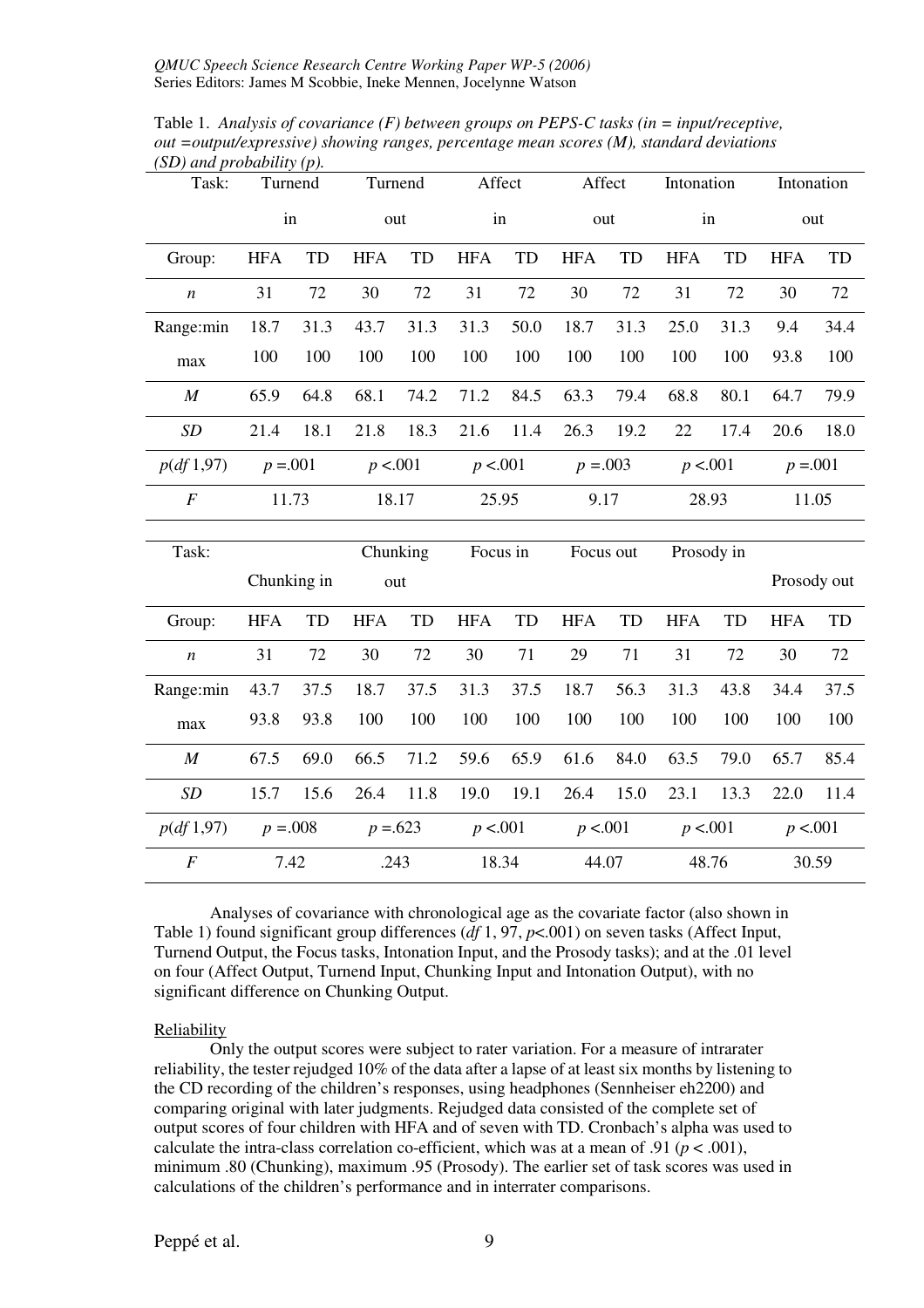As an interrater measure, we used the tester's judgments and those of an experienced speech and language therapist (the fifth author) who was inexperienced in using the PEPS-C; both had Edinburgh accents similar to those of the testees. The fifth author listened to 10% of the tasks under similar conditions. Mean Cronbach's alpha was at .82 (*p* <.001), minimum .78 (Chunking Task), maximum .98 (Intonation).

#### Practice Effects

Paired samples *t*-tests were used to compare performance on the first five items of each task with the last five. In the HFA group, no differences were significant at the .01 level, suggesting children neither learned nor tired during the tasks. In the TD group, there was evidence of tiring in two tasks (Intonation Output,  $t(72) = 3.6$ ,  $p = .001$ ; Prosody Input,  $t(72) =$ 2.99,  $p = .004$ ).

#### Acquisition of Prosody and Language Skills

Table 2 shows the degree to which each of the skills measured by PEPS-C correlates with verbal mental age in typically developing Edinburgh children and in the HFA group. Mean scores of 28 adults are also shown, to indicate that children may reasonably be expected to acquire these skills eventually. The adults were tested in conditions similar to those used for testing children; two interviewers shared the testing. The adults either had Scottish accents or had been resident in Scotland for at least three years.

Table 2. *Correlation (Pearson's) of PEPS-C scores with children's verbal mental age (VMA), showing overall and individual receptive (in) and expressive (out) task mean scores for the TD group, and the HFA group; and mean scores of 28 neurotypical adults.* 

|                  | Overall |     |    | Turnend |    | Affect |    |     | Chunking Focus |     |    |     | Intonation Prosody                                                                                                                                                                                                                                     |     |
|------------------|---------|-----|----|---------|----|--------|----|-----|----------------|-----|----|-----|--------------------------------------------------------------------------------------------------------------------------------------------------------------------------------------------------------------------------------------------------------|-----|
|                  | in      | out | in | out     | in | out    | in | out | in             | out | in | out | in                                                                                                                                                                                                                                                     | out |
| TDn              | 72      | 72  | 72 | 72      | 72 | 72     | 72 | 72  | 71             | 71  | 72 | 72  | 72                                                                                                                                                                                                                                                     | 72  |
| M                |         |     |    |         |    |        |    |     |                |     |    |     | 73.9 79.0 64.8 74.2 84.5 79.4 69.0 71.2 65.9 84.0 80.1 79.9 79.0 85.4                                                                                                                                                                                  |     |
| VMA: r           |         |     |    |         |    |        |    |     |                |     |    |     | .524 .446 .524 .422 .445 .691 .419 .005 .468 .005 .468 .691 .502 .502 .691                                                                                                                                                                             |     |
| $\boldsymbol{p}$ |         |     |    |         |    |        |    |     |                |     |    |     | $0.001$ , $0.001$ , $0.001$ , $0.001$ , $0.001$ , $0.001$ , $0.001$ , $0.001$ , $0.001$ , $0.001$ , $0.001$ , $0.001$ , $0.001$ , $0.001$ , $0.001$ , $0.001$ , $0.001$ , $0.001$ , $0.001$ , $0.001$ , $0.001$ , $0.001$ , $0.001$ , $0.001$ , $0.00$ |     |
|                  |         |     |    |         |    |        |    |     |                |     |    |     |                                                                                                                                                                                                                                                        |     |
| HFA n            | 31      | 30  | 31 | 30      | 31 | 30     | 31 | 30  | 30             | 29  | 31 | 30  | 31                                                                                                                                                                                                                                                     | 30  |
| M                |         |     |    |         |    |        |    |     |                |     |    |     | 66.1 65.0 65.9 68.1 71.2 63.3 67.5 66.5 59.6 61.6 68.8 64.7 63.5 65.7                                                                                                                                                                                  |     |
| VMA: r           |         |     |    |         |    |        |    |     |                |     |    |     | .773 .310 .628 .635 .12 .572 .412 .583 .069 .544 .091 .572 .412 .585 .039 .467.                                                                                                                                                                        |     |
| $\boldsymbol{p}$ |         |     |    |         |    |        |    |     |                |     |    |     | $\approx 0.001 \le 0.006 \le 0.001 = 0.002 = 0.001$ ns = 0.002 ns = 0.01=0.027=0.001 ns = 0.008 ns                                                                                                                                                     |     |
|                  |         |     |    |         |    |        |    |     |                |     |    |     |                                                                                                                                                                                                                                                        |     |
| Adult $n$        | 28      | 28  | 28 | 28      | 28 | 28     | 28 | 28  | 27             | 26  | 28 | 28  | 28                                                                                                                                                                                                                                                     | 27  |
| $\boldsymbol{M}$ |         |     |    |         |    |        |    |     |                |     |    |     | 93.1 91.3 92.1 88.4 93.6 94.1 91.3 93.6 92.1 91.7 94.1 92.1 95.6 88.0                                                                                                                                                                                  |     |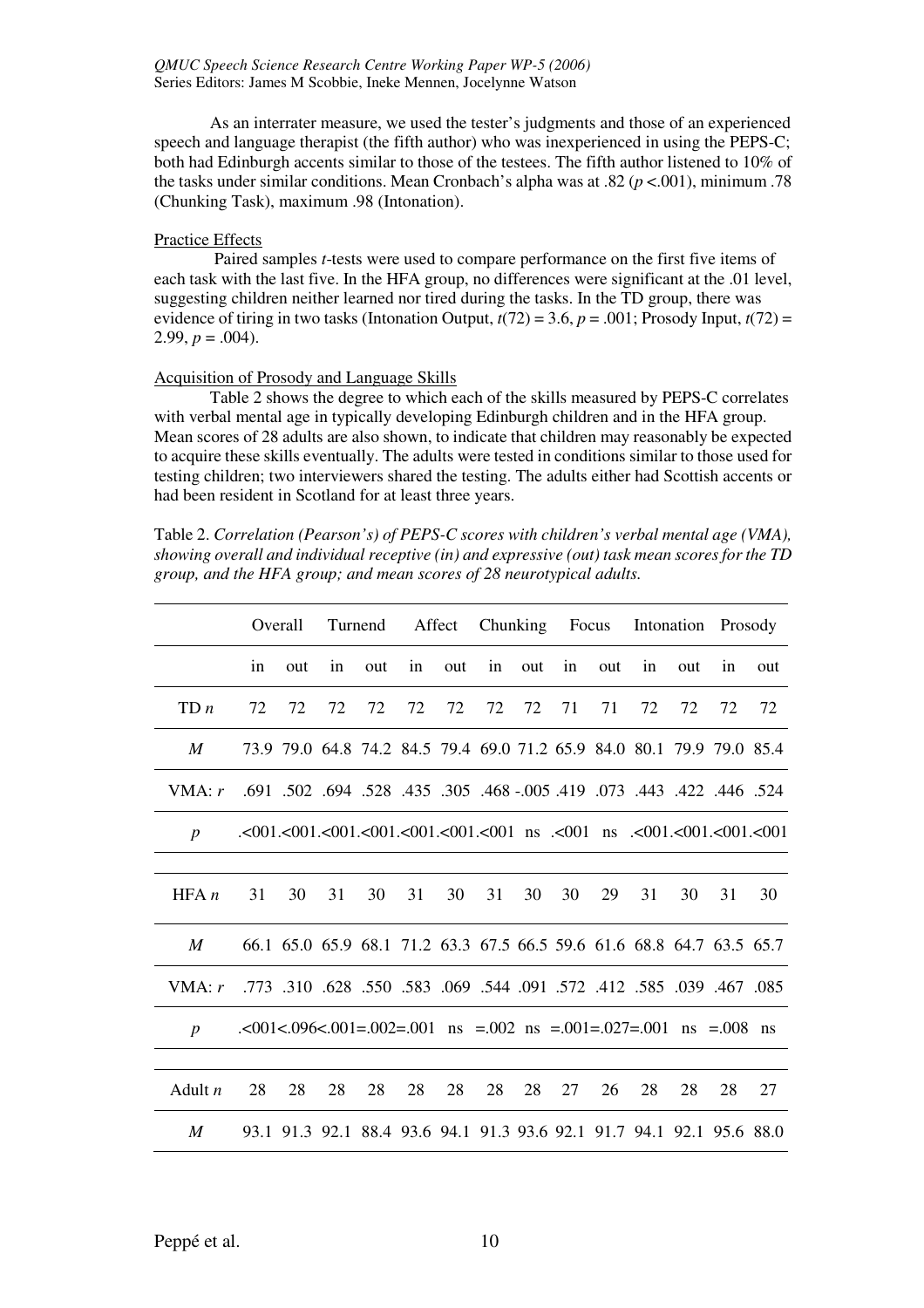In the TD group, all but two of the prosody tasks (Chunking Output and Focus Output) show highly significant correlations with verbal mental age. Receptive prosody scores, in particular, correlate highly ( $p < .001$ ) and there is a trend towards better expressive scores. A complete investigation of whether prosodic skills improve with age in children with autism would require a longitudinal study of the development of prosodic skills within individual children with autism.

#### Deviance in Development of Prosodic Ability

Deviance in prosodic development was defined as a significant difference between the groups on errors. Numbers and direction of response options were compared, in order to find patterns of errors. Some differences in error patterns were discernible:

#### Form Tasks

In Intonation input tasks, the HFA group were significantly more likely than the TD group to judge Same items as different  $(t = 3.74, p < .001)$  (see Appendix II). In Prosody input tasks, this difference was even greater  $(t = 6.52, p < .001)$ .

#### Turnend

In the input task, there was no significant difference in judgment preferences between groups, but many of the HFA group (12.9% as opposed to 2.7% of the TD group) judged all question-type stimuli as statements and none as questions (see Appendix II). In the output task, statement responses from the HFA group were significantly more likely than those of the TD group to be judged questioning ( $t = 2.78$ ,  $p = .006$ ) or ambiguous ( $t = 2.34$ ,  $p = .019$ ).

#### Affect

In the input task, the HFA group made more errors of both types than the TD group: in failing to discern liking a food item (see Appendix II) (*t* = 3.97, *p* < .001), and in failing to discern disliking ( $t = 2.93$ ,  $p = .003$ ). In the output task, their liking responses tended to be judged as disliking ( $t = 3.27$ ,  $p = .001$ ) and disliking as liking ( $t = 3.61$ ,  $p < .001$ ). Judgments of ambiguity were more frequent than for those in the TD group, both for liking  $(t = 3.57)$ , *p*< .001) and for disliking (*t* = 2.33, *p*= .02).

#### Chunking

In the input task there were no discernible error patterns. In the output task, children with HFA were slightly more likely  $(t = 2.4, p = .016)$  than the TD group to fail to make the prosodic breaks necessary to disambiguate utterances.

#### Focus

In the input task, the HFA group made significantly more errors than the TD group when the accent was early, i.e. on the colour (see Appendix II) than when it was later (on the animal)  $(t = 4.36, p < .001)$ . In the output task, their responses showed a significantly greater tendency than the TD group to place accent on the colour  $(t = 3.5, p < .001)$ . HFA responses of both types were more ambiguous than those of the TD group (accent on colour:  $t = 3.43$ ,  $p$ = .001; accent on animal: *t =* 5.2, *p*< .001)

#### Receptive and Expressive Scores

Correlations between receptive and expressive scores in the HFA and TD groups are shown in Table 3.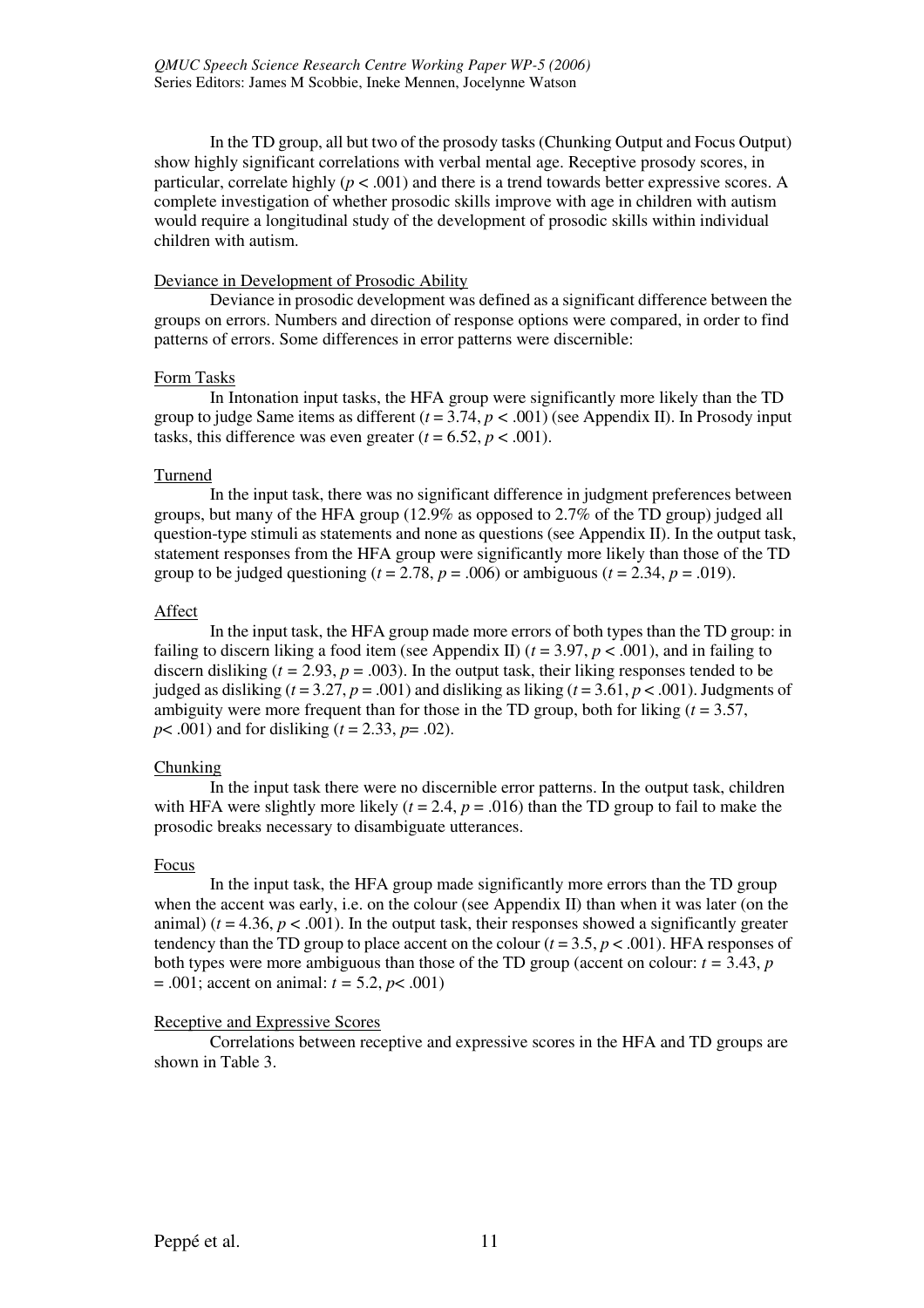Table 3.

|                  |        |         |        | <b>HFA</b> |       |                    |         |
|------------------|--------|---------|--------|------------|-------|--------------------|---------|
|                  | Mean   | Turnend | Affect | Chunking   | Focus | Intonation Prosody |         |
| r                | .557   | .740    | .382   | .615       | .317  | $-.002$            | .128    |
| n                | .001   | < .001  | .019   | < .001     | .047  | ns                 | ns      |
|                  |        |         |        | TD         |       |                    |         |
|                  | Mean   | Turnend | Affect | Chunking   | Focus | Intonation         | Prosody |
| r                | .732   | .605    | .583   | .095       | .260  | .459               | .557    |
| $\boldsymbol{p}$ | < .001 | $-.001$ | < .001 | ns         | .029  | < .001             | < .001  |

*Correlations between Receptive and Expressive Scores for Overall and Individual PEPS-C Tasks for HFA and TD Groups, showing r-values and probability.* 

Strong correlations between overall mean receptive and expressive prosody scores were apparent in the TD group ( $p < .001$ ) and in the HFA group ( $p = .001$ ). For the TD group, there was weak or nonsignificant correlation between input and output tasks for Chunking (*r =* .095) and Focus (*r* = .260) but strong correlation for the tasks depending on intonational differences, Turnend ( $r = .605$ ,  $p < .001$ ) and Affect ( $r = .583$ ,  $p < .001$ ). For the HFA group, there seemed to be stronger correlation between receptive and expressive scores in the tasks that might be described as associated with grammar: Turn-end ( $r = .740$ ,  $p < .001$ ) and Chunking  $(r = .615, p < .001)$  than in tasks more associated with pragmatic/affective functions (Affect  $(r = .382, p = .019)$  and Focus  $(r = .317, p = .047)$ ). Within form tasks, findings for the HFA group showed that discrimination (input ability) did not correlate with the ability to imitate utterances (output ability); for the TD group, by contrast, correlation in form tasks was highly significant (Intonation  $r = .459$ ,  $p < .001$ ; Prosody  $r = .557$ ,  $p < .001$ ).

#### **4. Discussion**

The correlation of chronological age with task performance in the typically developing group (Table 1) supports evidence from the earlier studies already cited that the prosodic skills tested in PEPS-C continue to develop during childhood. Two tasks (Chunking Output and Focus Output) showed no development; but apparently for different reasons. On the Focus Output task, the youngest children in the typically developing group produced scores well above competence level, suggesting they already possessed this skill and that it develops little after the age of 5. On the Chunking Output task, scores are just below competence level throughout the age range, but in the Wells et al. study, carried out in London using an earlier version of the PEPS-C test, the youngest children were at competence level on this task. Edinburgh children's scores may have been reduced by the introduction of items involving colours ('colour items', see Appendix II): in Wells et al.'s study only food items were used. It was judged that the colour items would provide interesting extra data: being ad hoc combinations of colours, they are more truly a reflection of grammatical phrasing effected by prosody than the food items, in which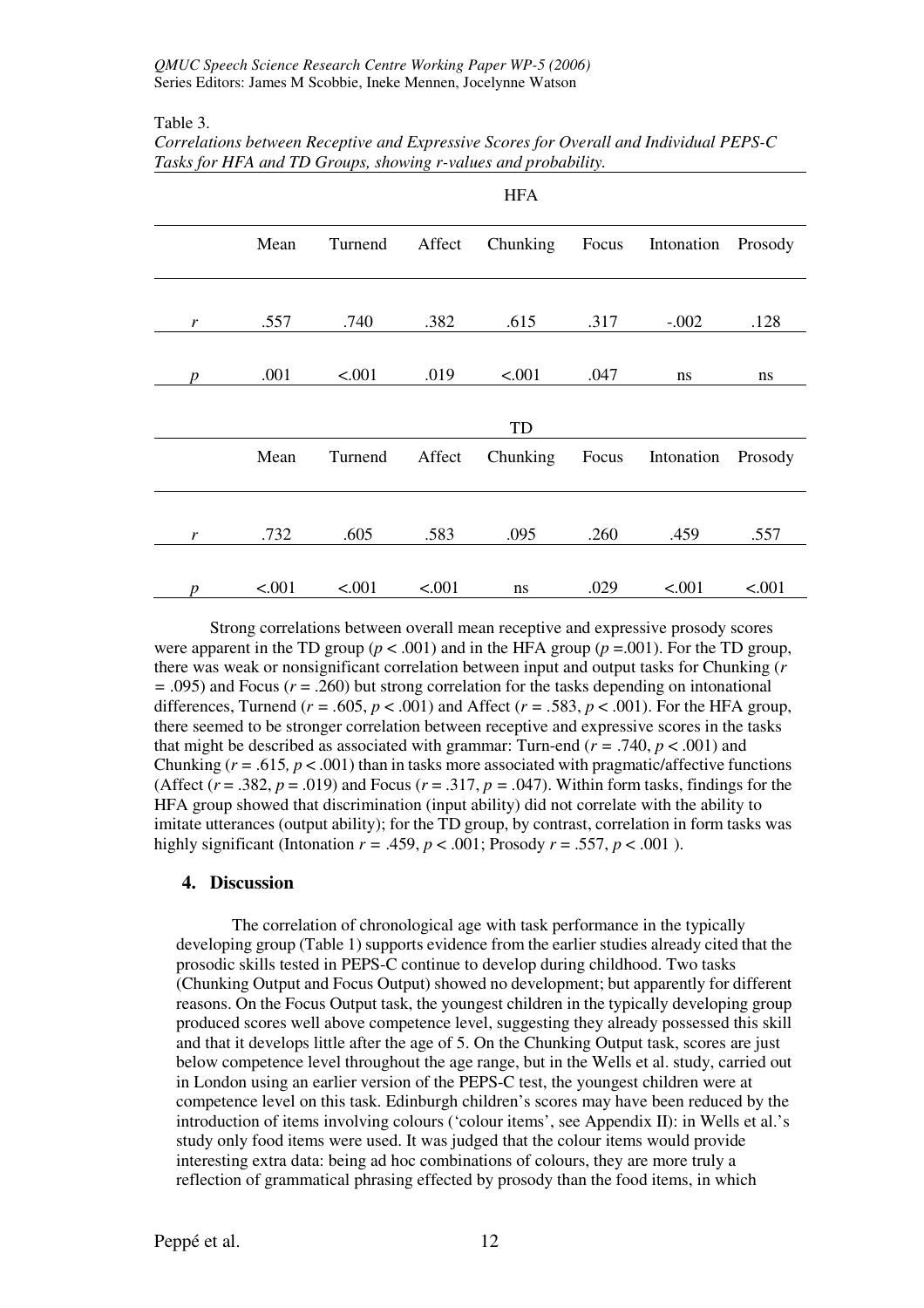prosody conveys lexical distinctions. A *t*-test showed that the typically developing group scored less well on colour items than on food items (*t* 15.879, *p* < .001). A study of prosodic production in children aged 5 and 7 and adults (Katz et al, 1996) involved a similar task, grouping pink, white and green blocks (pink&green and white vs. pink and green&white); the children did not make chunking distinctions, whereas the adults did. In Table 2 it is shown that the adults' mean score was 95% on the task that included both colour and food items, so it must be concluded that the skill needed to produce colour items intelligibly is acquired after the age range tested in this study. As expected, prosody scores correlated highly with verbal mental age on all except the same two tasks, Focus Output and Chunking Output.

For the HFA group, receptive prosody scores correlated only weakly with chronological age  $(r = .378, p = .036)$ , but strongly with verbal mental age  $(r = .773, p < .001)$ , while expressive scores were not significantly correlated with either. The correlation between PEPS-C receptive task scores and verbal mental age suggests a stronger association between verbal ability and receptive prosody skills in HFA than between receptive prosody and chronological age, but in general a picture of delay. Expressive skills do not however correlate strongly with age, chronological or verbal, in the HFA group, and the development in this respect of the children in this group would appear to be deviant.

#### Auditory Processing in Form Tasks

Table 1 showed that children with autism performed significantly less well than typically developing peers on input form tasks (auditory discrimination). The tendency to perceive difference in Same items was seen as deviant, because simply not perceiving differences would produce the opposite tendency (perceiving Different items as Same). There is no consistency of item in the Same items perceived as differing by the HFA group, and therefore across-item variation is unlikely to account for the group difference. One possibility is that there is a general auditory memory problem in children with HFA, but this would not produce a significant tendency to judge Same items as Different. Another possibility is that if ambient noise was present during one half of a Same stimulus, the children with HFA may have perceived the noise as part of the stimulus, whereas the typically developing children were able to select only the stimulus for comparison. Other reasons may be postulated, but it is possible that prosodic discrimination ability may be deviant in autism.

#### Prosodic Functions

The Turnend tasks show that children with autism had a tendency to judge offering (questioning) stimuli as reading (stating) rather than to judge statements as questions, and to sound questioning when a statement was required, as opposed to the other way round.. Incomplete appreciation of the concept of questioning might predispose a speaker to produce statements in all situations, but this would not explain the tendency to sound questioning when a statement is required.

In the Affect tasks errors were fairly evenly distributed across both options, suggesting a more equal difficulty. Observation showed that children were inclined to judge input stimuli according to their own preferences, despite reminders that they were to consider the preferences of the speaker on the computer. The high degree of ambiguity for both options in the output task suggests that responses bore little relation to the speaker's preferences.

Children with HFA differ least from the typically developing group in the Chunking tasks: they were marginally more likely to fail to make prosodic breaks where necessary, but there were no appreciable differences in preferences for response choices on the input task, nor in the number of responses judged as ambiguous in the output task. This is perhaps some evidence in favour of the hypothesis put forward by Paul et al. (2005) that children with autism would be likely to perform better on grammatical tasks, where options tend to the categorial, than on pragmatic/affective tasks where perceptions tend to be scalar.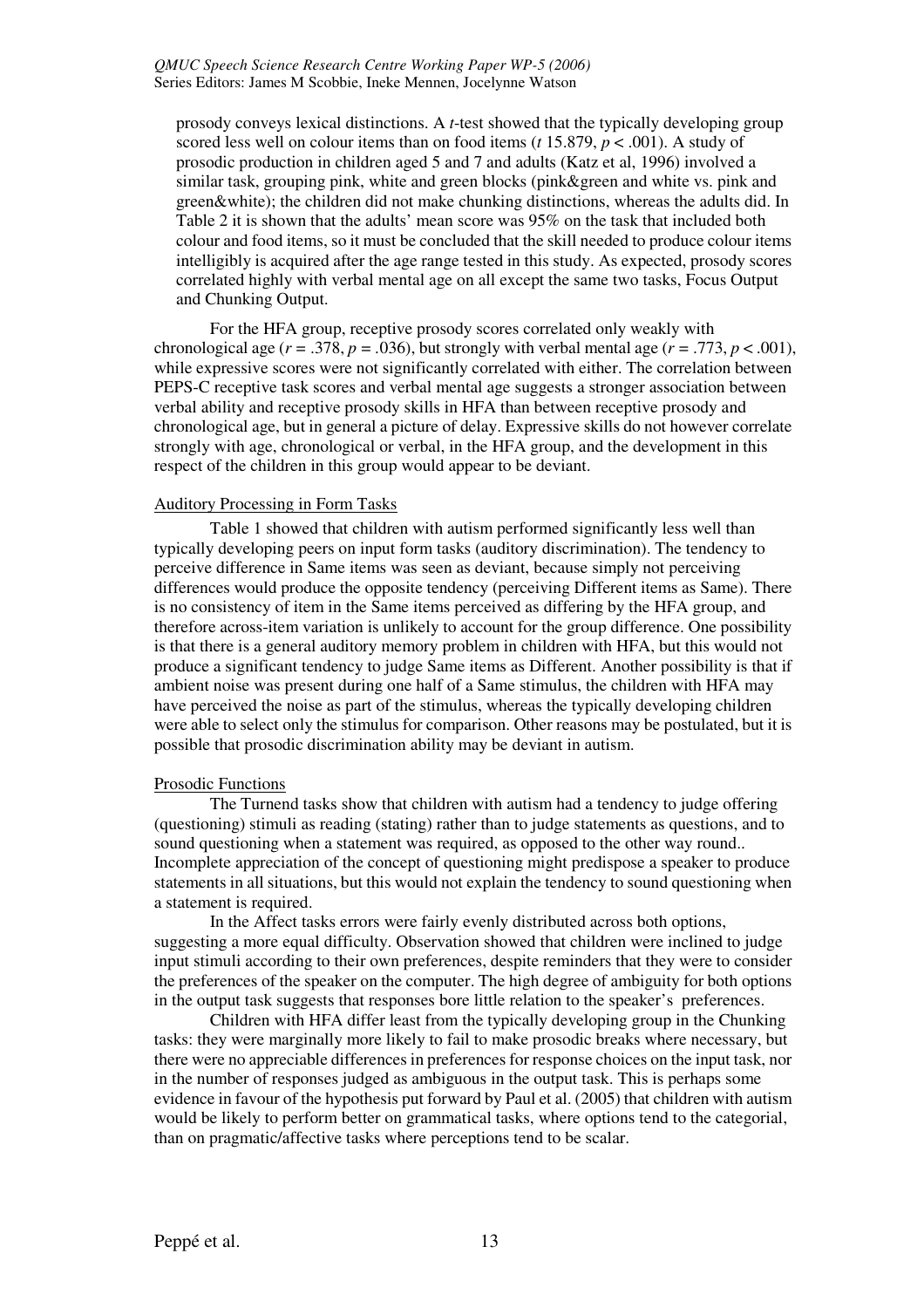The Focus Output result supports the finding of Baltaxe and Guthrie (1987) that accent on the first item is the default place for children with HFA. In unimpaired speech, default accent occurs on the final accentable syllable (Cruttenden, 1997).

#### Relationship Between Processing Levels and Modes

Expectations were that input and output ability would correlate, and this is broadly speaking the case (Table 3). For the typically developing group, lack of correlation in one function (Focus) may be explained by task design: although PEPS-C tasks for receptive and expressive modes mirror each other for the most part, this is least true for the Focus tasks.

In the form tasks, where correct perception of the stimulus was necessary for precise imitation, correlations were high, as predicted, for the typically developing group, but not significant in the HFA group, where children scoring at chance on discrimination tasks were as likely to produce competent imitation scores as not. Imitation scores provided an instance of the interesting but so far unexplained fact that children with HFA are poor at imitation but able to repeat large parts of their favourite videos, verbatim and in the appropriate accent.

Although it is assumed that reception precedes and affects development of expression, several studies dating from the 70s and 80s found, as Cutler and Swinney put it, "an apparent anomaly, in that young children's productive [prosody] skills appear to outstrip their receptive skills" (Cutler & Swinney, 1987, Abstract). It is however possible that, in prosody, factors other than what is heard contribute to its development. In their 1987 study, Cutler and Swinney also compared the ability to understand the functionality of prosody (the communicative role of accent) with the ability to discriminate between the relevant differences of form (variation in degrees of accent) in a small number of children, and found that the former may precede the latter. This order of skill-acquisition was also apparently the case in a small percentage of children in the current study, in both groups, and it implies that factors other than auditory processing, e.g. feedback from the child's own attempts to express the required distinctions, are active in the acquisition of functional prosodic skills. Nevertheless, Table 3 shows high correlation between receptive and expressive scores in two functions (Turnend and Chunking) and correlation approaching significance on the other two (Affect and Focus) in the HFA group. Receptive prosody skills may therefore both be acquired, although later than expected, and have an effect on associated expressive skills. Improvement in discrimination skills may also be important for receptive function skills: the relationship between discrimination tasks and function tasks suggest that Intonation Input correlated in different degrees with most receptive function scores (with Turnend Input,  $r = .639$ ,  $p < .001$ ; with Affect Input,  $r = .454$ ,  $p = .010$ ; with Chunking Input,  $r = .479$ ,  $p = .006$ ; with Focus Input,  $r = .227$ ,  $p < .228$ ). Correlations of Prosody Input with receptive function scores do not achieve significance (Turnend Input,  $r = .417$ ,  $p = .020$ ; Affect Input,  $r = .255$ ,  $p = .165$ ; Chunking Input,  $r = .330$ ,  $p = .069$ ; Focus Input,  $r = .262$ ,  $p < .161$ ).

#### **5. Conclusion**

Even with a relatively well defined experimental group, prosodic ability as measured varied considerably across individuals. All individuals in the HFA group had difficulty with at least one aspect of prosody, however, and in summary, the typically developing children's scores were significantly better than those in the HFA group. On the whole receptive and expressive prosodic skills were correlated, suggesting that targeting receptive skills in intervention may have a beneficial effect on expressive skills. Correlation of prosody scores with chronological and verbal mental age in the HFA group suggested a pattern of delay rather than deviance, although patterns of errors in some tasks suggested the latter.

One limitation of the study was the lack of acoustic analysis of atypical expressive prosody. This might clarify its relationship with poor discriminatory ability, and would help to define the nature of atypical expressive prosody in autism to a greater extent than is possible with tasks with only two or three degrees of freedom, such as those provided by the PEPS-C. This in turn would provide speech and language therapists with more focused targets for intervention.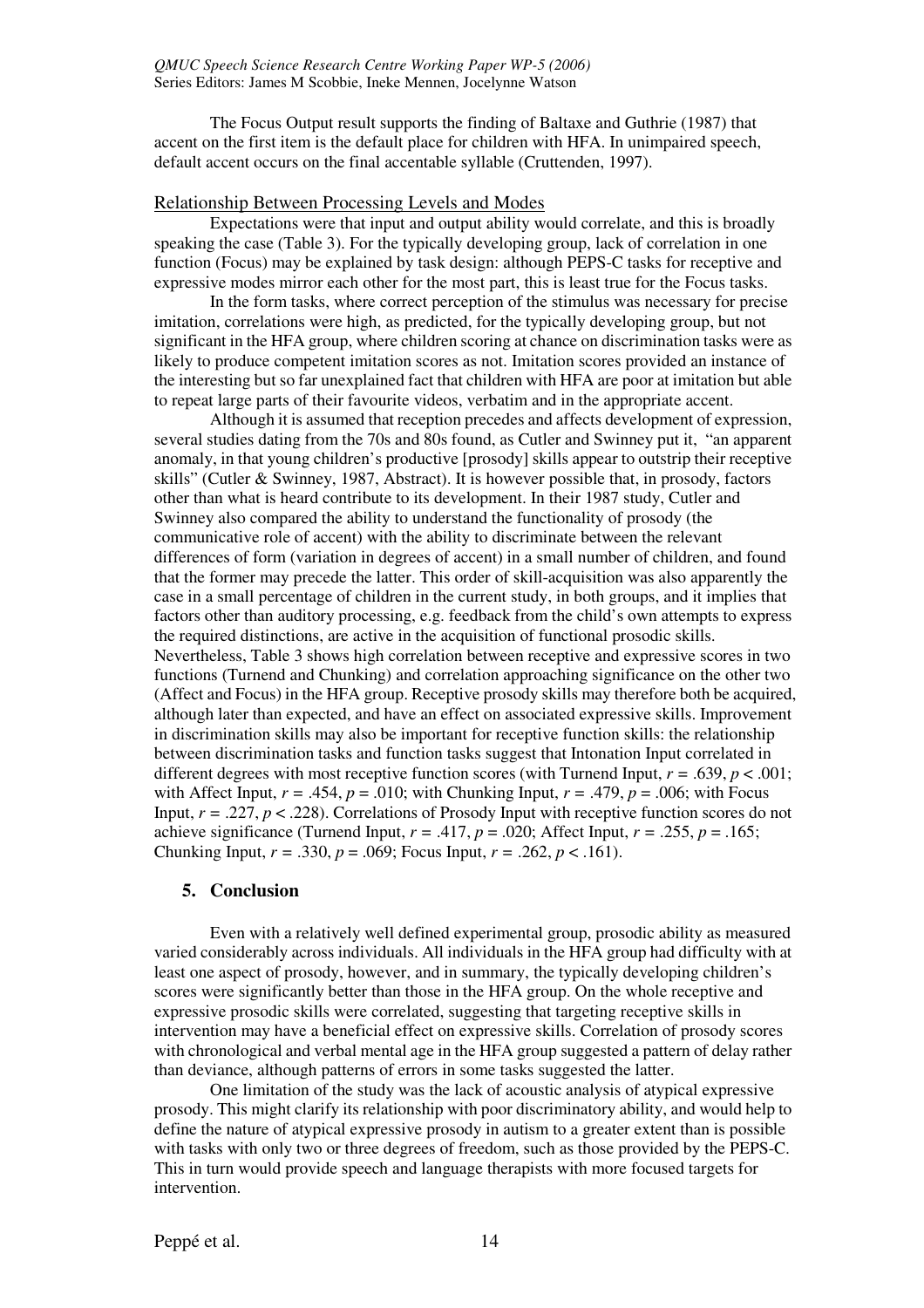Many of the study's findings support those of previous research, such as that accent placement is disordered in children with autism (Baltaxe & Guthrie, 1987; Shriberg et al., 2001). Findings with respect to the understanding and expression of affect were also in line with expectations (as indicated in Rutherford et al., 2002) concerning children with autism, i.e. the children with HFA had marked difficulty with these tasks whereas typically developing children did not. Results with regard to prosodic phrasing and turnend type were less striking but nevertheless suggest some difficulties for children with HFA. The finding that receptive prosodic skills may develop late in children with autism suggests that prosodic awareness could be tapped and developed in children with autism, thus possibly leading to better social skills as well as improved communication.

#### *Acknowledgments*

This research was funded by the Scottish Executive Chief Scientist Office (CZB/4/3/4). We thank the parents, speech and language therapists, teachers and children who have supported and participated in this research.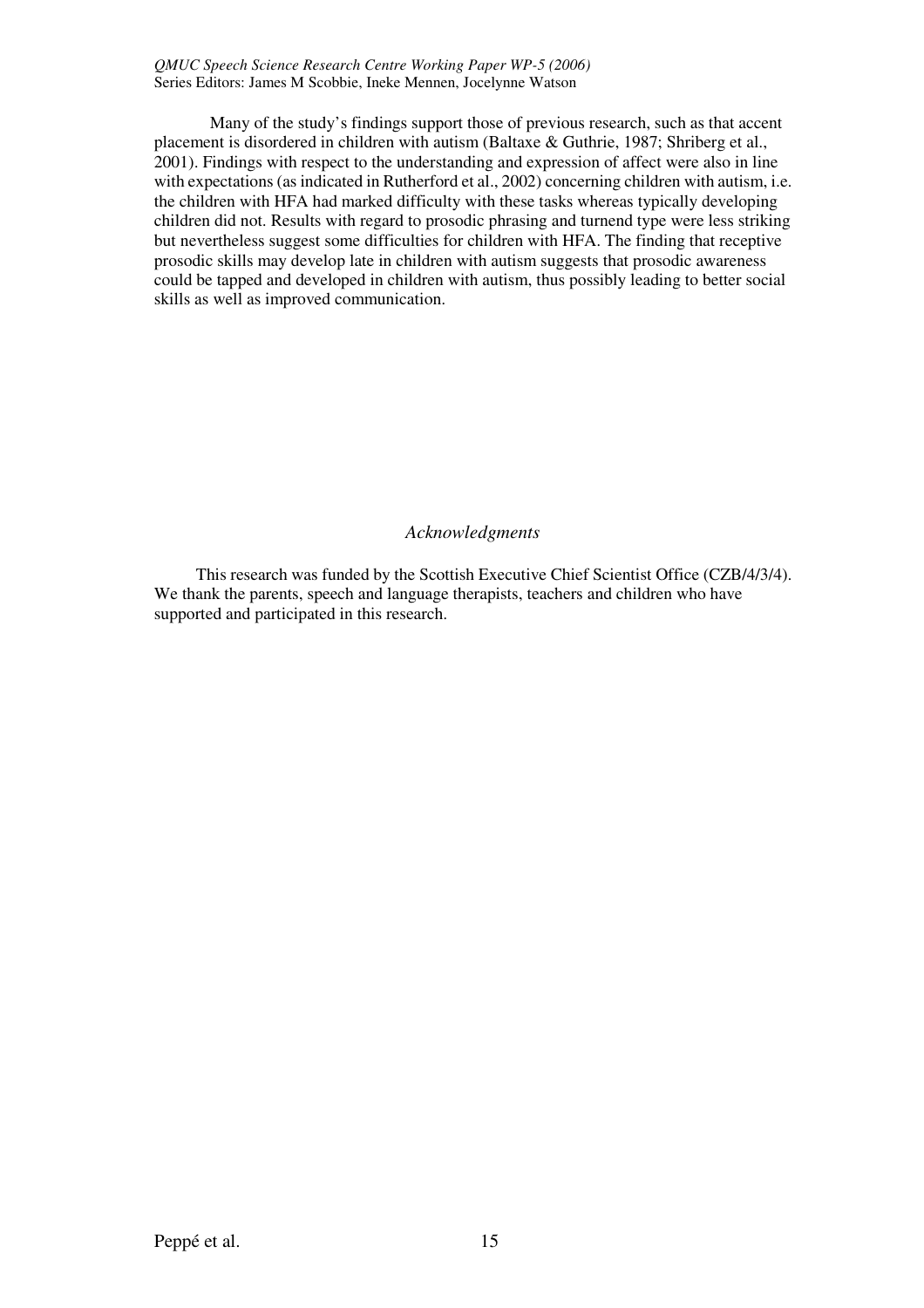#### **References**

- American Psychiatric Society (1994). *Diagnostic and statistical manual for mental disorders fourth edition*.Washington, D.C: American Psychiatric Publishing, Inc.
- Baltaxe, C.A.M., & Simmons, J.Q. (1985). Prosodic development in normal and autistic children. In E. Schopler & G.B Mesibov (Eds.), *Communication problems in autism.*  (pp. 95-125). New York: Plenum Press.
- Baltaxe, C.A.M., & Guthrie, D. (1987). The use of primary sentence stress by normal, aphasic and autistic children. *Journal of Autism and Developmental Disorders, 17,* 255-271.

Banse, R., & Scherer, K.R. (1996). Acoustic profiles in vocal emotion expression*. Journal of Personality and Social Psychology, 70*, 614-636.

- Baron-Cohen, S., Leslie, A.M., & Frith, U. (1985). Does the autistic child have a "theory of mind"? *Cognition, 21,* 37–46.
- Baron-Cohen, S., & Staunton, R. (1994). Do children with autism acquire the phonology of their peers? An examination of group identification through the window of bilingualism. *First Language, 14,* 241-248.
- Boucher, J., Lewis, V. and Collis, G. M. (1998). Familiar face and voice matching and recognition in children with autism*. Journal of Child Psychology and Psychiatry, 39*, 171–181.
- Butcher, A. (1981). Aspects of the speech pause: Phonetic correlates and communicative function, *Arbeitsberichte, 15.* Institut für Phonetik, Universität Kiel.
- Cruttenden, A. (1985). Intonation comprehension in ten-year-olds. *Journal of Child Language, 12,* 643-661.
- Cruttenden, A. (1997). *Intonation second edition*. Cambridge: CUP.
- Cutler, A., & Swinney, D. (1987). Prosody and the development of comprehension. *Journal of Child Language, 14,* 145-167.
- Cutler, A. (1980) Errors of stress and intonation. In V.A. Fromkin (Ed.) *Errors in linguistic performance. Slips of the tongue, ear, pen, and hand.* San Francisco : Academic Press.
- DiLalla, D.L., & Rogers, S.J. (1994). Domains of the Childhood Autism Rating Scale: Relevance for diagnosis and treatment. *Journal of Autism and Developmental Disorders, 24,* 115-128.
- Dunn, L., Dunn, L., Whetton, C., & Burley, J. (1997). *British picture vocabulary scale second edition*. Windsor: NFER-Nelson.
- Fay, W., & Schuler, A.L. (1980). *Emerging language in autistic children.* London: Edward Arnold.
- Fine, J., Bartolucci, G., Ginsberg, G., & Szatmari, P. (1991). The use of intonation to communicate in pervasive developmental disorders. *Journal of Child Psychology and Psychiatry, 32,* 771-782.
- Fosnot, S. M., & Jun, S. (1999). Prosodic characteristics in children with stuttering or autism during reading and imitation. In J.J. Ohala & Y. Hasegawa (Eds.), *Proceedings of the 14th International Congress of Phonetic Sciences.* (pp. 1925–1928). Dordrecht: Foris
- Fry, D.B. (1958). Experiments in the perception of stress, *Language and Speech, 1,* 126–152.
- Gilliam, J.E. (1995). *Gilliam autism rating scale (GARS)*. Austin, Tx: PRO-ED.
- Happe, F. (1997) Central coherence and theory of mind in autism: Reading homographs in context. *British Journal of Developmental Psychology*, 15, 1-12.
- Katz, W. F., Beach, C. M., Jenouri, K., & Verma, S. (1996). Duration and fundamental frequency correlates of phrase boundaries in productions by children and adults. *Journal of Acoustical Society of America*, *99,* 3179-3191.
- Lord, C., Risi, S., Lambrecht, L., Cook, E.H., Leventhal, B.L., DiLavore, P.C. et al. (2000). The autism diagnostic observation schedule-generic: A standard measure of social and communication deficits associated with the spectrum of autism. *Journal of Autism and Developmental Disorders, 30,* 205-223.
- Macintosh, K.E., & Dissayanake, C. (2004). Annotation: The similarities and differences between autistic disorder and Asperger's syndrome: A review of the empirical evidence. *Journal of Child Psychology and Psychiatry, 45, 421-434.*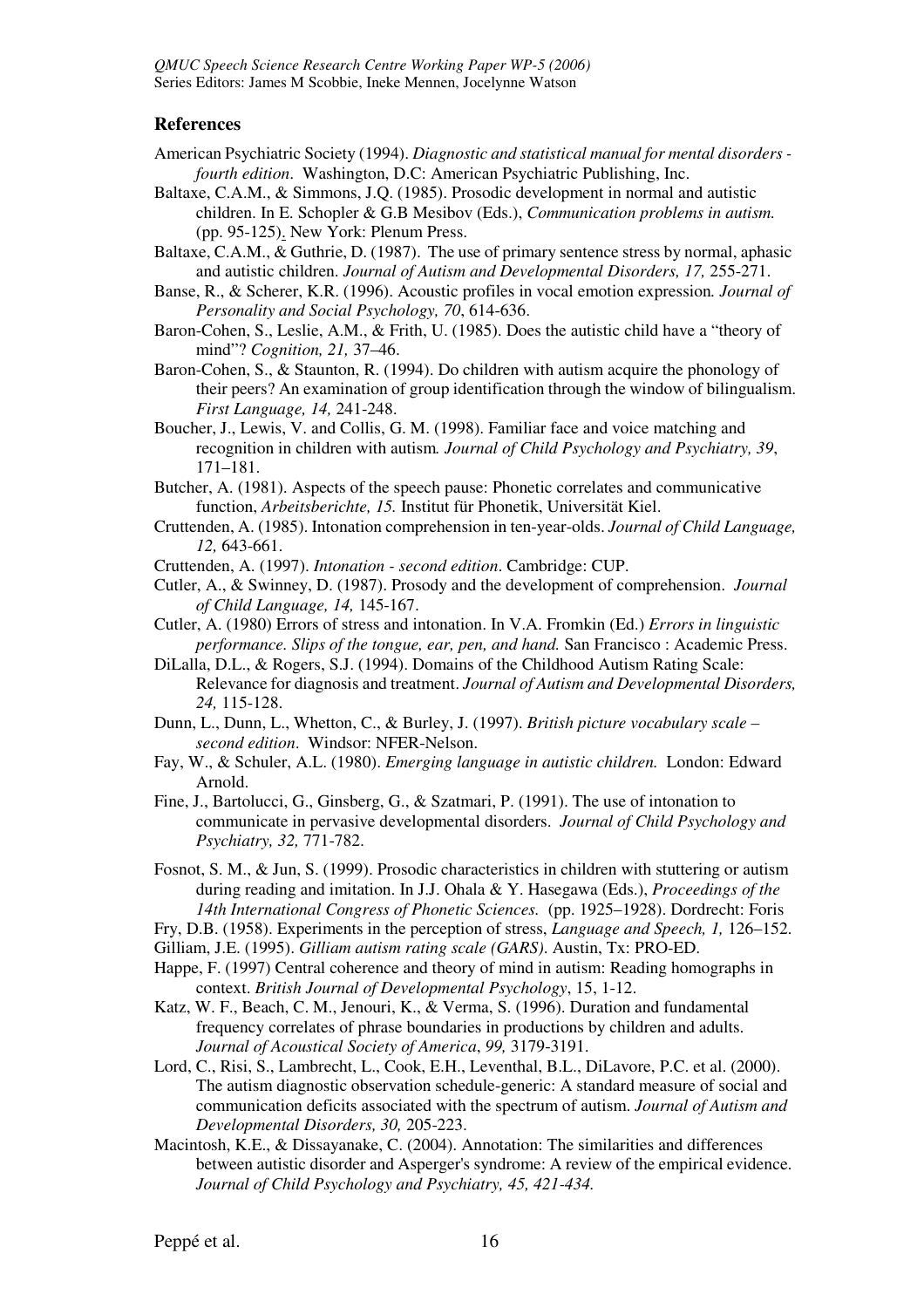- McCann, J., & Peppé, S. (2003). Prosody in autistic spectrum disorders: A critical review. *International Journal of Language and Communication Disorders, 38,* 325-350.
- McCann, J., Peppé, S., Gibbon, F., O'Hare, A., & Rutherford, M. (in preparation). Prosody and its relationship to language in school-aged children with high-functioning autism.
- McLoone, P. (2000). *Carstairs scores for Scottish postcode sectors from the 1991 Census*. Glasgow: Public Health Research Unit, University of Glasgow.
- Mozziconacci, S.J.L. (1998). *Speech variability and emotion: Production and perception*. Ph.D. thesis, Eindhoven, The Netherlands.
- Paul, R., Augustyn, A., Klin, A., & Volkmar, F. (2005). Perception and production of prosody by speakers with autistic spectrum disorders. *Journal of Autism and Developmental Disorders, 35,* 205-220.
- Peppé, S., & McCann, J. (2003). Assessing intonation and prosody in children with atypical language development: The PEPS-C test and the revised version. *Clinical Linguistics and Phonetics, 17,* 345-354.
- Pierrehumbert, J.B. (1987). *The phonology and phonetics of English intonation.* Bloomington, Ind: Indiana University Linguistic Club.
- Roach, P. (2000). *English phonetics and phonology.* Cambridge: CUP.
- Rutherford, M.D., Baron-Cohen, S., & Wheelwright, S. (2002). Reading the mind in the voice: A study with normal adults and adults with Asperger Syndrome and high functioning autism. *Journal of Autism and Developmental Disorders, 32,* 189-194.
- Scott, D. R. (1982). Duration as a cue to the perception of a phrase boundary. *Journal of Acoustical Society of America,* 71, 996-1007.
- Shriberg, L.D., Paul, R., McSweeny, J.L., Klin, A., Cohen, D.J., & Volkmar, F.R. (2001). Speech and prosody characteristics of adolescents and adults with high-functioning autism and Asperger's Syndrome. *Journal of Speech, Language, and Hearing Research, 44,* 1097-1115.
- Thurber, C., & Tager-Flusberg, H. (1993). Pauses in the narratives produced by autistic, mentally-retarded, and normal-children as an index of cognitive demand. *Journal of Autism and Developmental Disorders, 23,* 309-322.
- Wells, B., & Peppé, S. (2003). Intonation abilities of children with speech and language impairment. *Journal of Speech, Language, and Hearing Research, 46, 5-20.*
- Wells, B., Peppé, S., & Goulandris, A. (2004). Intonation development from five to thirteen. *Journal of Child Language, 31,* 749-778.
- Wing, L., & Gould, J. (1979). Severe impairments of social interaction and associated abnormalities in children: Epidemiology and classification. *Journal of Autism and Developmental Disorders, 9,* 11-29.
- World Health Organisation (1993). *The ICD-10 classification of mental and behavioural disorders.* Geneva: World Health Organisation.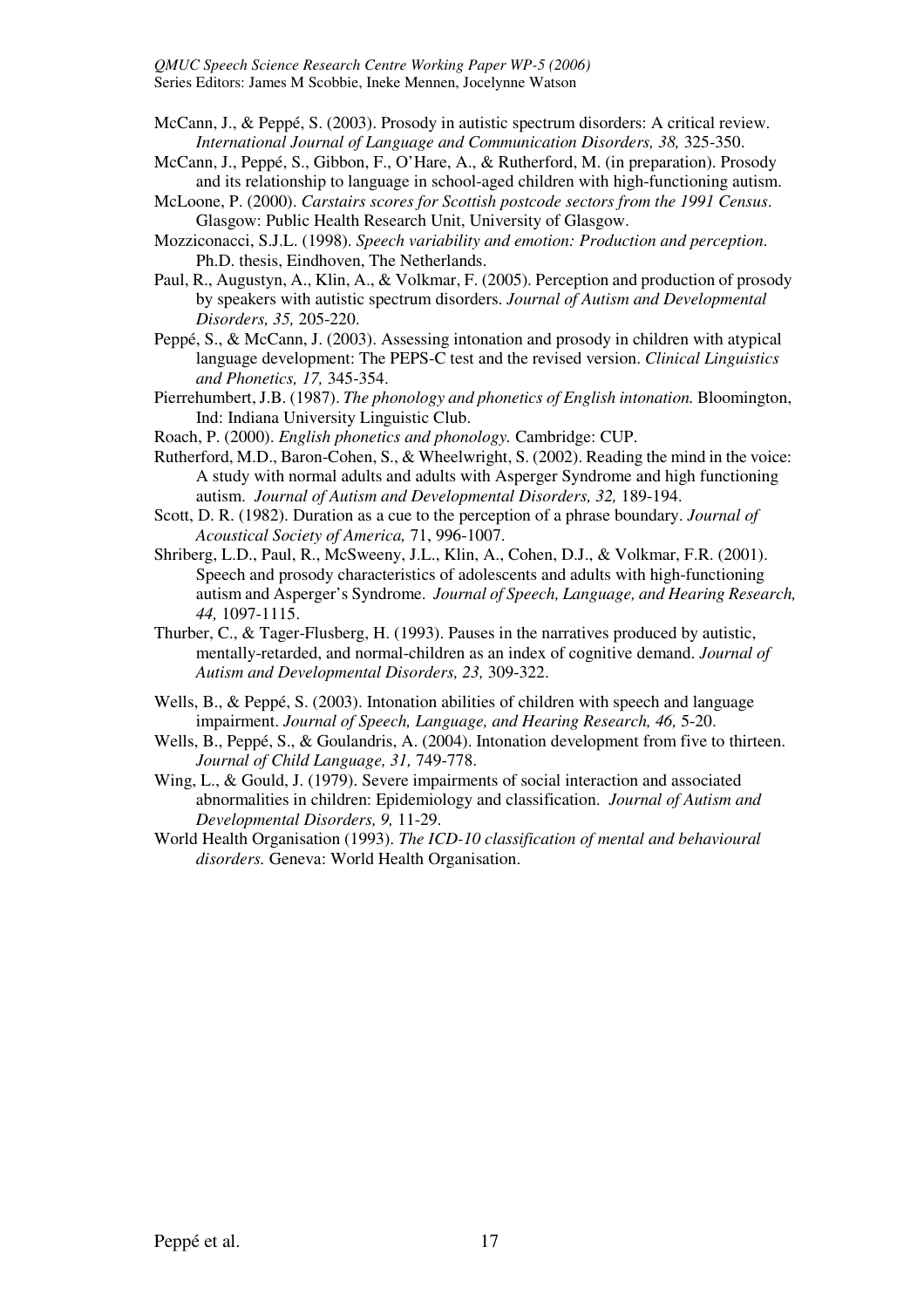#### **Appendix I PEPS-C task descriptions and instructions for administration and scoring**

Intonation Input and Prosody Input: Auditory discrimination of prosodic forms without reference to meaning; on single words and short phrases.

The Same-Different protocol is run before the test begins: two red circles (the Same-symbol) appear and it is agreed that the circles are the same as each other. Then the Different-symbol (a red circle and a green square) appears and it is agreed that these symbols are different. Task: **"**We are going to listen to some noises and decide if they sound the same or different. These ones are the same; listen:" [click for sound: one laryngograph recording, repeated); same-symbol appears on left of screen and different-symbol on right] "So you have to click on Same" [tester models response by clicking on screen]. "But these ones are different; listen:" [click for sound: two different laryngograph recordings] "So you have to click on Different." Computer records child's choice and tests for match between response-choice and stimulus. Scores: Match between stimulus and response  $= 1$ ; non-match  $= 0$ .

Intonation Output and Prosody output: Imitation of single words and short phrases.

**"**You are going to hear some words from the computer. You need to try and copy the words making them sound *exactly* the same way as the computer says them. I will do the first one; listen:" [click for sound, model response by imitating computer). "So the computer speaks and then you speak. Now you try." Clients should be encouraged to listen carefully before imitating the stimulus, and to pay little attention to regional accent differences in the stimuli. The tester has a keypad with custom-designed keys, and should press G for a good response, i.e. a perfect echo of the intonation of the stimulus; F for a fair response which was not an exact imitation but maintained the function: e.g. the stimuli was a question and the client used questioning intonation, but not very clearly; and P for a poor or incorrect imitation, e.g. the stimulus was a question but the imitation was more like a statement. Segmental or lexical errors attract no penalty. Scores:  $G = 1$ ,  $F = 0.5$ ,  $P = 0$ .

Turnend Input: Understanding whether an utterance requires an answer or not

"You will hear the person on the computer say the names of some food. Sometimes she sounds as if she's asking if you want some food, like this:" [click for sound: "carrots" said with questioning tone. Simultaneously a response-choice screen appears: the left half shows a person holding out carrots on a plate, the right half shows a person reading from book, with carrots in a call-out] "and you click on this picture". [Tester demonstrates clicking on appropriate half]. "But if she sounds as if she is just telling you what she sees in the book, like this" [click for sound] "then you click on this picture." Scores: match = 1, non-match =  $0$ .

Turnend Output: Producing words with intonation to suggest questioning or stating. You'll see pictures one by one on the screen. If the picture shows somebody offering some food and a question mark, like this:" [tester indicates picture, which fills screen] "you say the food as though you were asking me if I want some." [Tester models the response and presses **?**  on the keypad; the next picture appears.] "If it shows someone looking at a picture of the food in a book, like this" [indicates screen] "say the food as though you were just telling me what it is." On the keypad, the tester can press ? for question,  $\checkmark$  for a statement or A if the response seemed ambiguous. Items are in randomised order.

Scores: match between tester's judgment and stimulus picture  $= 1$ , mismatch/ambiguous  $= 0$ .

#### Affect Input: Comprehending liking or disliking.

"We are going to find out what kind of food the person on the computer likes. This picture shows tea" [screen shows a cup of tea and a teapot] "and she likes tea, so she says it like this" [click for sound: tea said in a happy positive way, with rise-fall tone] After the sound has played, the screen shows a happy face and a sad face. "So you click on the happy face"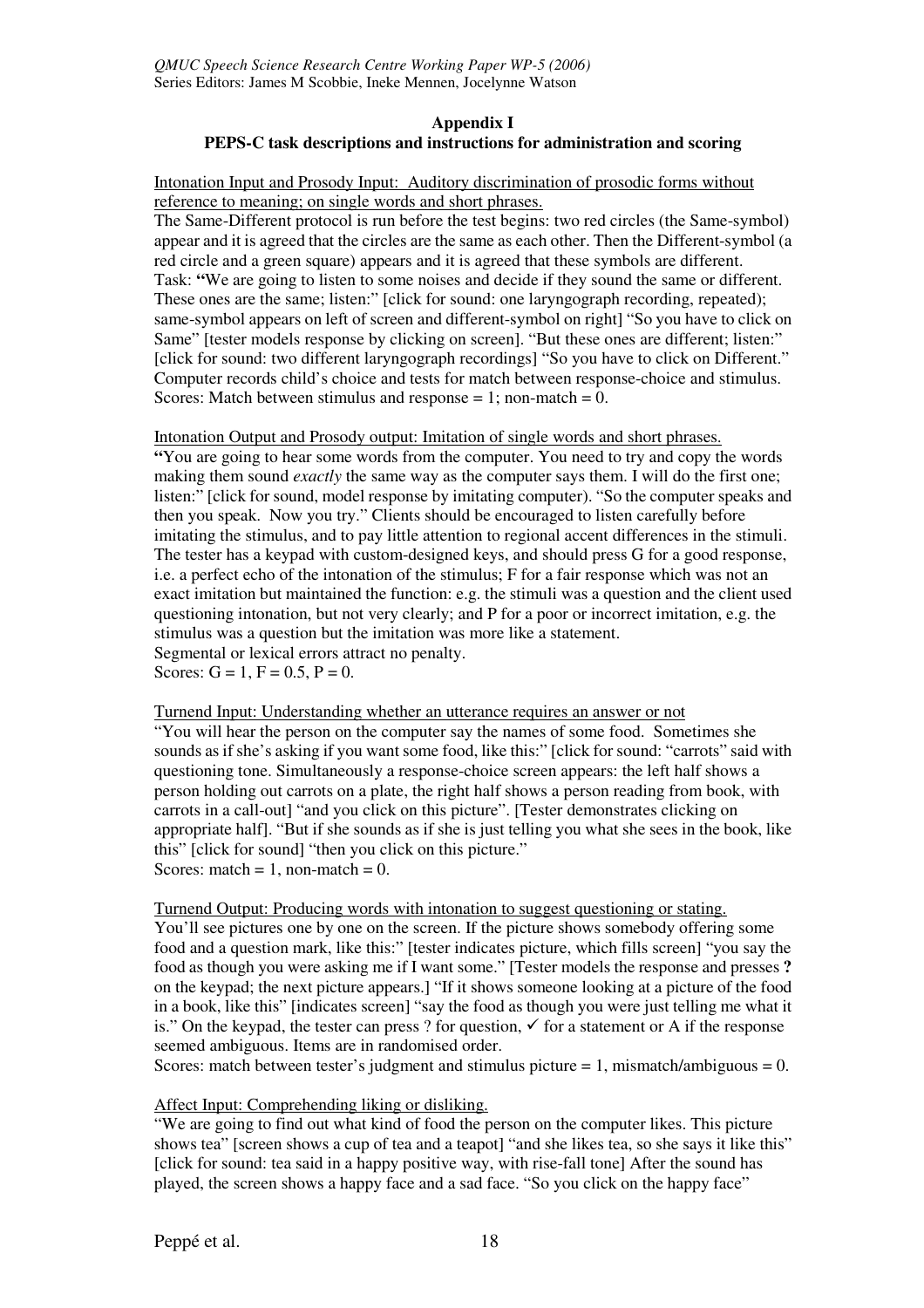[demonstrates]. A picture of mushrooms appears. "These are mushrooms; she doesn't like mushrooms so she says it like this" [click for sound: "mushrooms" said in an unhappy negative way, with fall-rise tone]. The happy and sad faces reappear. "So you click on the sad face. Now you try."

Scores: match = 1; non-match =  $0$ .

Affect Output: Producing affective intonation to suggest either liking or disliking.

Tester: "I'm going to try and guess what kinds of food you like by the way you say them. Pictures of food will appear on the screen one by one. If you like the food, say the word as if you really like it, and then click on the smiley face. If you don't like it, say the word as though you don't really like that food, and then click the sad face." [Tester looks away from screen and child's face while making a judgment to avoid being influenced by non-prosodic factors.] The faces reappear. Tester: "Now click on the face that best matches how you feel about that food." This provides non-prosodic verification of the child's likes and dislikes, and is matched by the computer with the tester's judgment. Items are in randomised order. Scores: match = 1; ambiguous judgment or mismatch =  $0$ .

Chunking Input: Comprehending prosodic phrase boundaries.

"We are going to hear the computer say some sentences or phrases. You need to decide if it best matches the pictures on this side" (indicate left side of screen) "or this side" (indicate right side of screen). "On this side," (indicate left) "we have pink-and-black and green socks. On this side," (indicate right) "we have pink and black-and-green socks. Listen:" [click for sound]. "This time we have some food*:* on this side," (indicate left) "we have fish-fingers and fruit, and on this side" (indicate right) "there's fish, fingers and fruit. Listen:" Scores: match = 1; non-match =  $0$ .

#### Chunking Output: Producing prosodic phrase boundaries

Tester: "Pictures will appear on the screen and I want you to tell me what you see." The tester sits at right angles to the child to avoid seeing the stimuli, and presses **1** on the key pad if the first prosodic phrase-break comes after the first word of the response and **2** if it comes after the second word (food-items) or third word (colour-items). Scores: match = 1; ambiguous judgment or mismatch = 0.

Focus Input: Comprehension of contrastive accent.

The screen shows one black and one blue patch of colour. Tester **"**Listen carefully. Earlier on today, the person on the computer bought some socks. But when she got home, she realised she had forgotten to buy one colour. If she says this" [click for sound]: "I wanted BLUE and black socks"] "that means she forgot to buy the blue ones, because she said 'I wanted BLUE and black socks', so you click on blue." (child click*s* on blue patch of colour)*.* "But if she says this:" [click for sound: "I wanted blue and BLACK socks"] "that means she forgot to buy the black ones, because she said 'I wanted blue and BLACK socks', so you click on black. Items are in randomised order.

Scores: match = 1; non-match =  $0$ .

#### Focus Output: Production of contrastive accent.

A screen appears showing animals with a football. Tester: "The cows and the sheep are playing football. This is the sheep team; they are all different colours. There is a black sheep, a blue sheep, a green sheep, a red sheep and a white sheep. And this is the cow team: there is a black cow, a blue cow, a green cow, a red cow and a white cow. There is a commentator for this football match. He tells you what is happening during the game. But he is a bit silly and gets things wrong." [Screen appears showing one green cow with football] "He is going to tell you who he thinks has the ball*,* and you have to correct him.*"* [click for sound: 'The green sheep has the ball'] You say 'No, the green COW has the ball'. Tester presses **1** if the client used contrastive stress on the colour, **2** if stress was on the animal, and **A** if response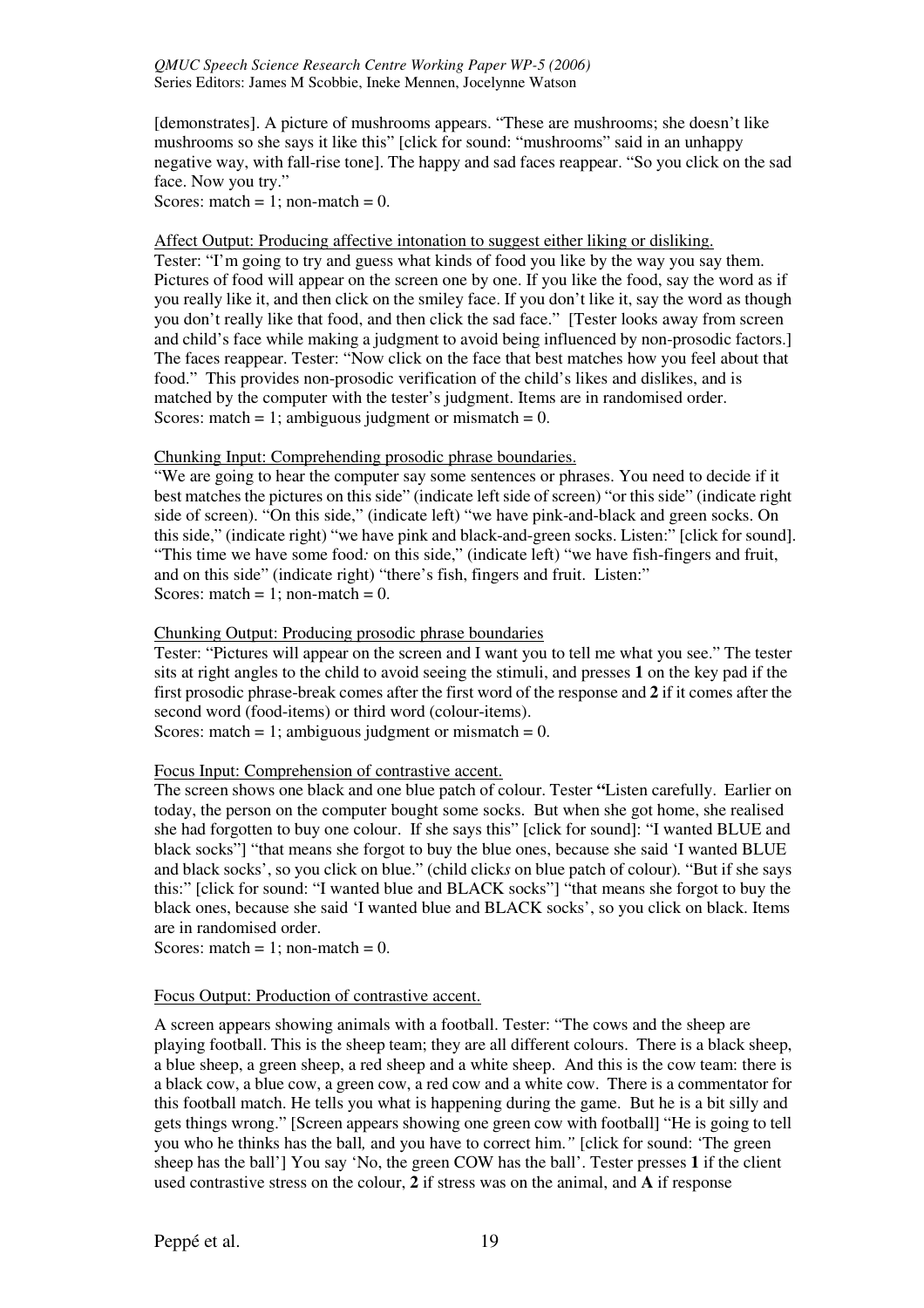ambiguous, i.e. hard to tell where stress was placed or if it was on a word other than the colour or animal. Items are in randomised order. Scores: match = 1, ambiguous judgment or mismatch =  $0$ .